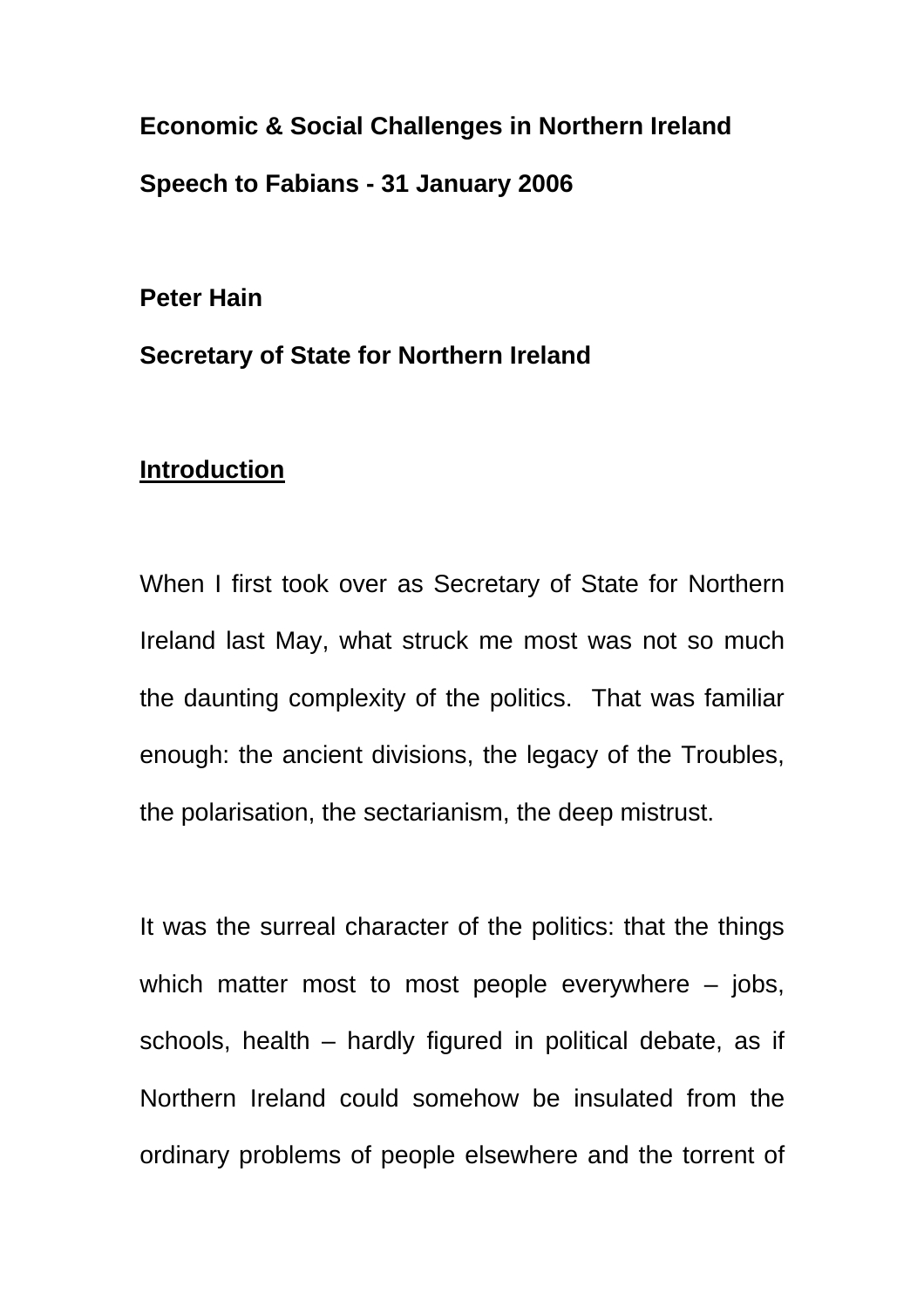global economic forces swirling around the world. Few were discussing how Northern Ireland would cope under the competitive threats from China and India in the future, or Eastern Europe today, or what policies could sustain the unprecedented level of prosperity, employment and public investment which was being provided under our Labour government.

I found a health service with the worst waiting times in the United Kingdom. An educational system that delivered superbly for some, but appallingly for others. An economy with more people on higher living standards than ever before, but with working age economic inactivity levels 28 per cent higher than the UK average. And I found a private sector uniquely weak compared with a dominant public sector hugely subsidised from London, which meant the economy was simply unsustainable in even the medium, let alone the longer, term.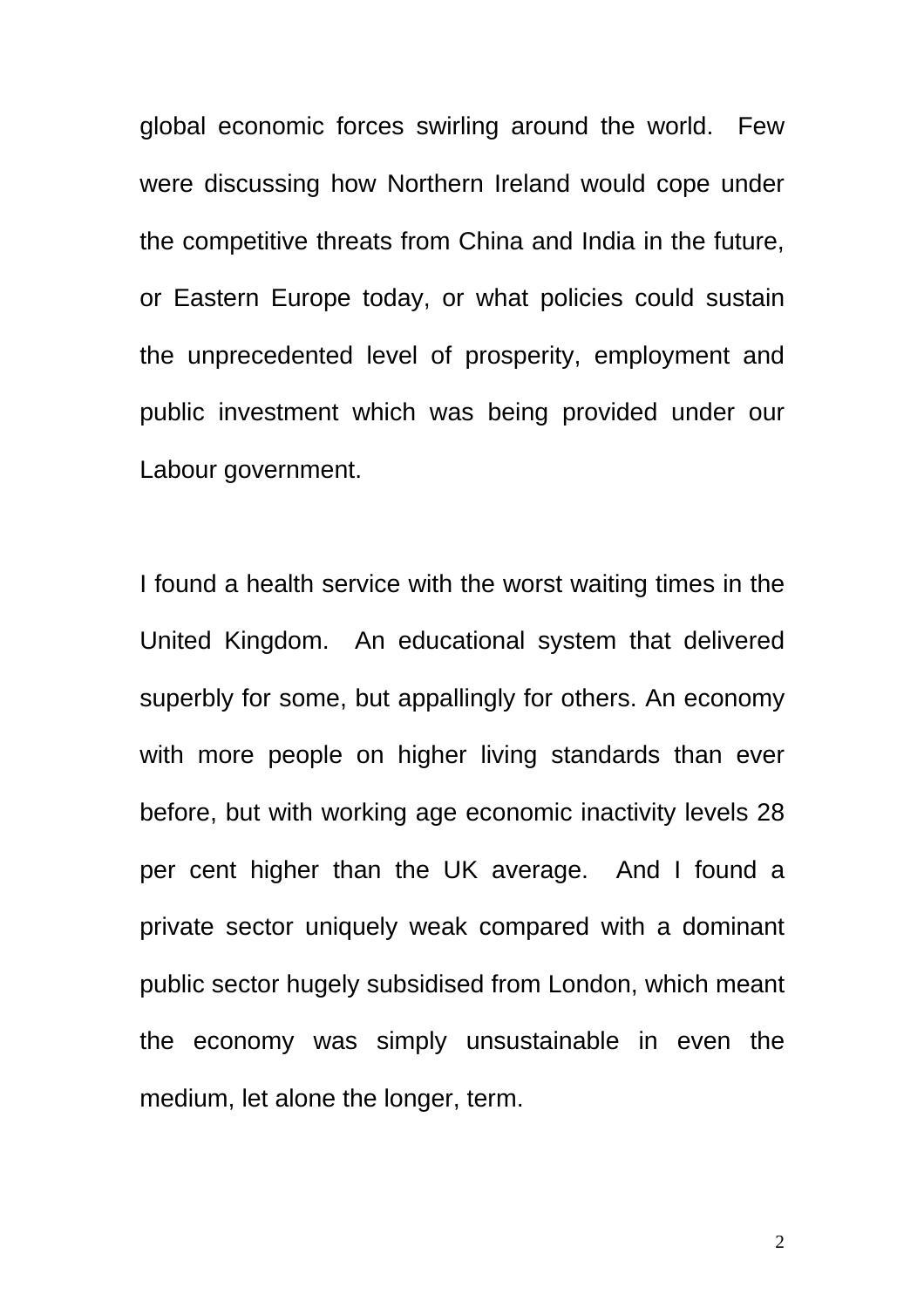That is why I decided it was my duty to confront the key issues needed to transform Northern Ireland from dependency to sustainability. Whilst my priority was and remains to negotiate a durable political settlement, I believe Northern Ireland cannot stand still on the broader economic and social issues which face every modern industrial society, if it is to enjoy a successful, prosperous and secure future.

First, we need to **rebalance the economy** to make it less reliant on the public sector. The private sector should be thriving – with a highly skilled, flexible and innovative workforce.

Second, we need to transform the **delivery of government and public services**, with power exercised as close to the people as possible.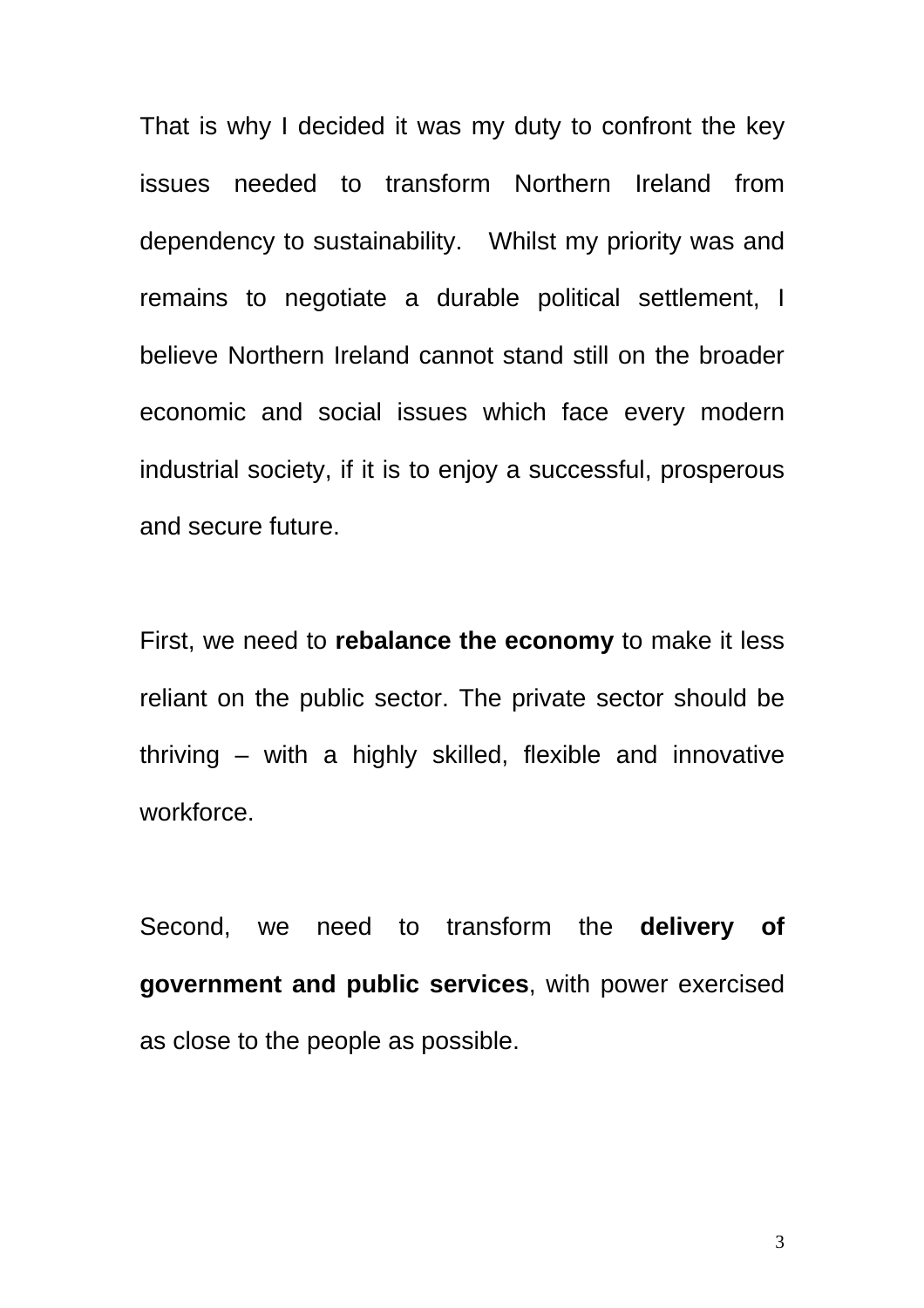Third, we must develop a **sustainable energy strategy** that protects our environment, invests in renewables, and delivers fairness to consumers.

In each of these areas, we face huge challenges. All require tough decisions and painful choices. But all are vital if Northern Ireland is to be world class.

They are the same challenges being faced by communities across the UK, across Europe, and across the world. And Northern Ireland can no longer keep its head down and assume that someone else will solve them. Or take a view that nothing can be done until political disputes are resolved. Or that Northern Ireland somehow deserves a privileged, protected status. For that is not deliverable in today's global economy

Northern Ireland cannot afford to tread water – not politically and not economically. The challenges of the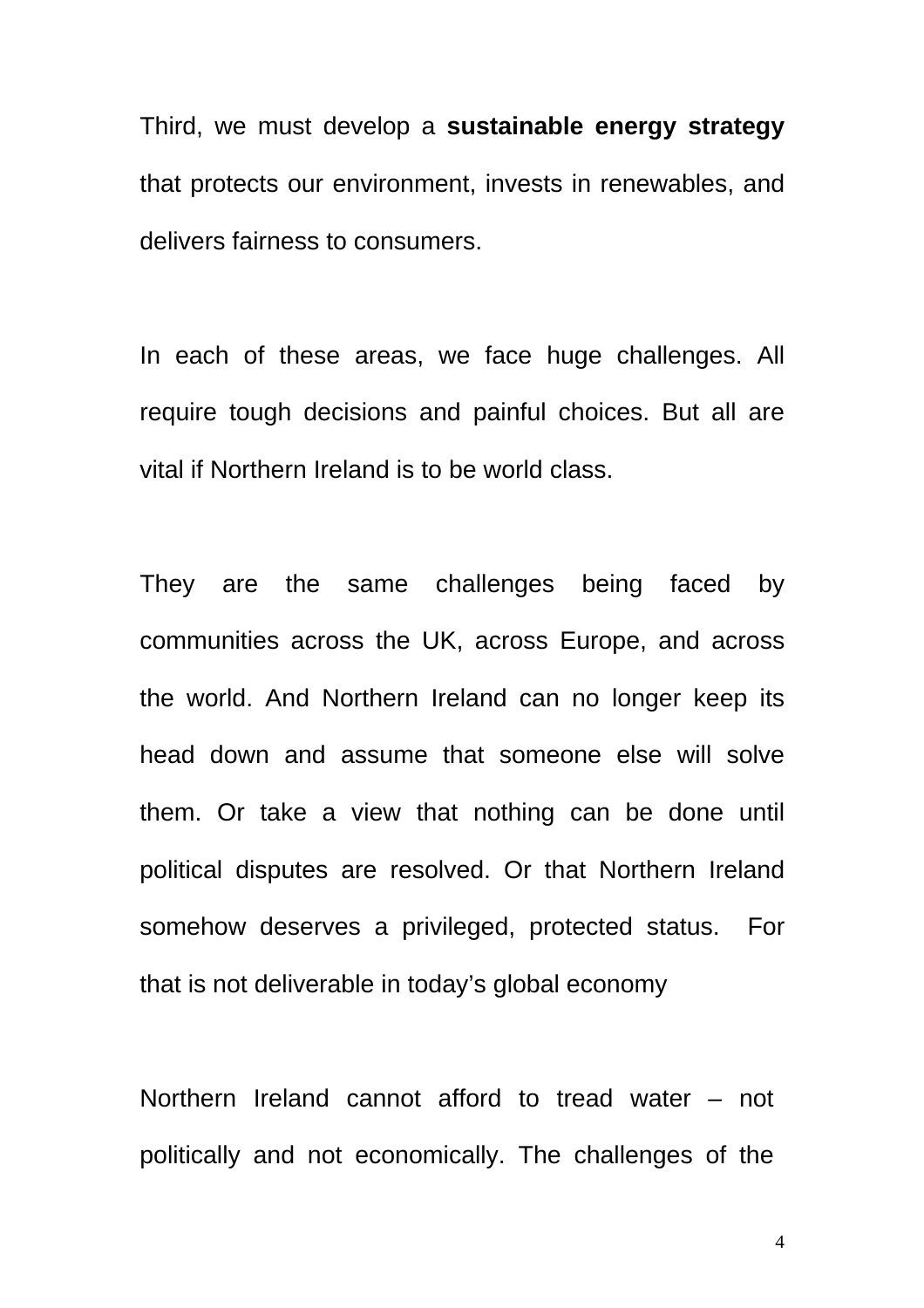new millennium will be at least as great as the threat to prosperity from a broken community. The challenge of a rapidly changing global economy will not wait for divisions in society to be healed. We cannot deliver high quality public services whilst funding the enormously wasteful costs and duplication that flow from separated communities and global warming and climate change does not respect political, religious or geographic divides.

It will be no consolation to say to today's five year olds in 15 years' time that Government was too preoccupied with past or present political disputes to plan ahead for their economic security and social future.

#### **1. Rebalancing our economy**

The first challenge is to wean the economy away from its current over-reliance on the public sector. And away from the tragic waste of human resources represented by shockingly high levels of economic inactivity.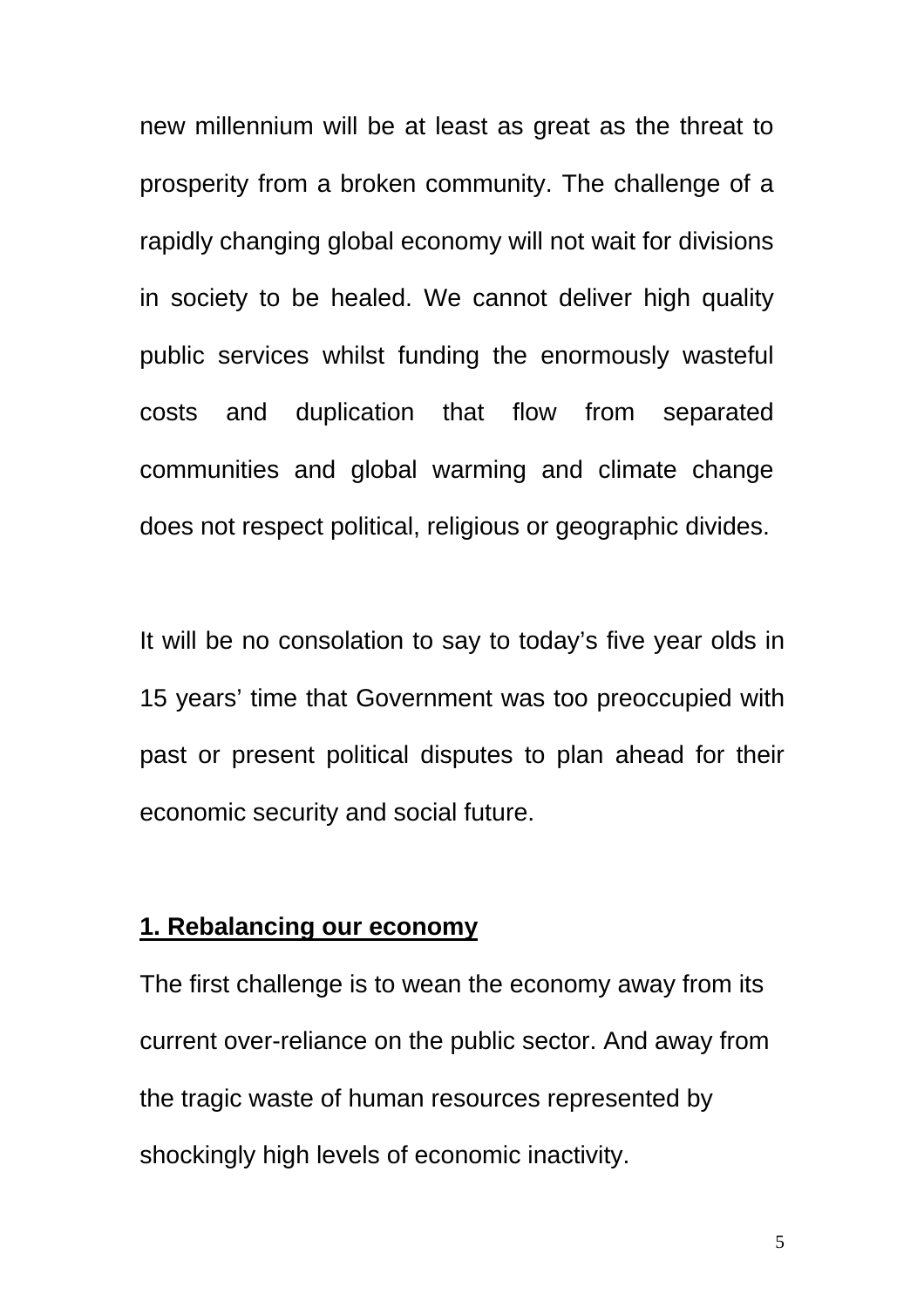But let's not forget the successes which have built a sound platform for future advance. Northern Ireland is enjoying an historic period of macro-economic stability having benefited from the growth and stability of the UK economy. It has grown faster than many other regions of the UK. Manufacturing exports have more than doubled, in real terms, over the last decade. Unemployment has been halved to its lowest level in generations. We have more jobs than ever in our history and prices are 3 per cent below the UK average. For the first time, more tourists are coming each year to Northern Ireland than there are people living here.

But, as leaders of business and commerce consistently tell me, at best we are an economy in transition. There is a long way to go.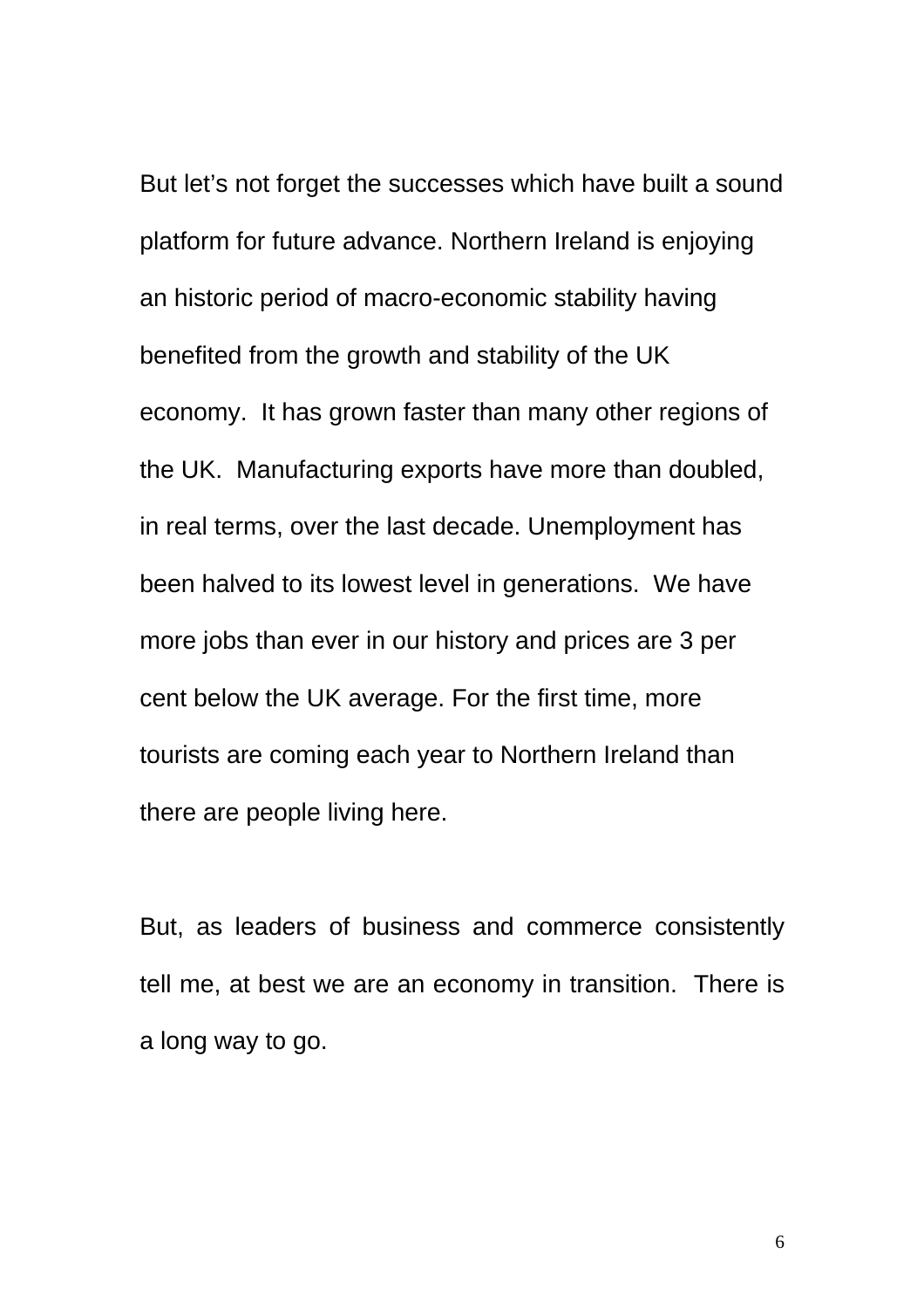Public expenditure as a percentage of GDP is significantly higher in Northern Ireland than elsewhere – accounting for some two thirds of regional GDP, compared to a UK average of around 40 per cent.

The private sector is underdeveloped, with almost a third of all jobs in the public sector compared to a UK average of a fifth.

And we now face the added threats and challenges of global change – of manufacturing jobs lost and service jobs outsourced, especially to China and India.

The currency of the future will be high productivity, high value added activity and highly developed skills. For much more must be done if Northern Ireland is to become a world leader in the fastest growing and most wealth creating sectors. A place where people want to locate and expand their businesses; and a place with which people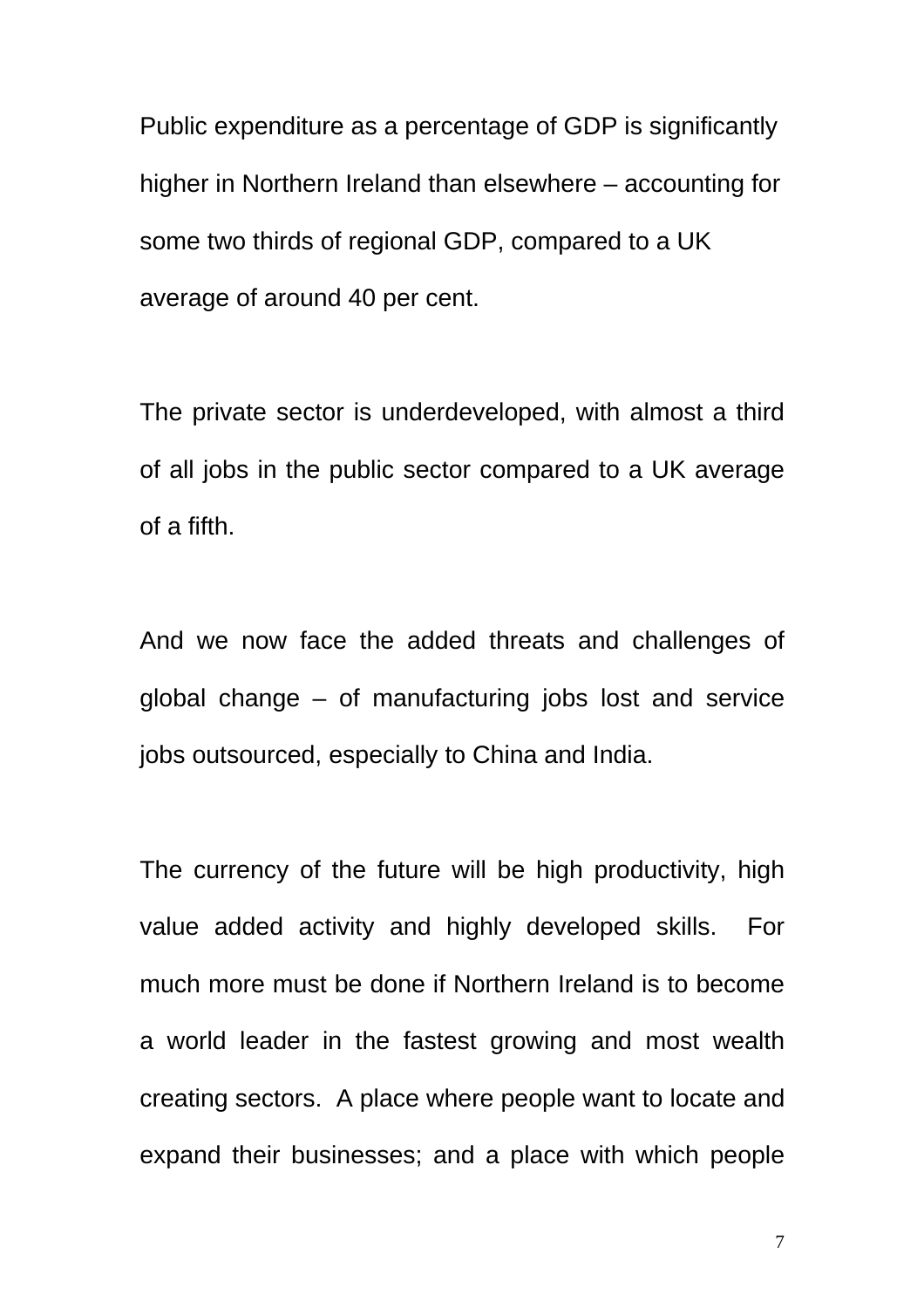want to trade. That requires investment in R&D and the promotion of innovation and creativity; encouragement of enterprise; the right skills for future employment opportunities; and a modern infrastructure to support business and consumers.

We also need to consider the scope for more North South co-operation, especially economic. The island of Ireland faces common external threats from globalisation which, by working together, we can help overcome. The Republic's enormous success has led to some of its companies being prevented from expanding because of a lack of additional capacity and skill shortages. They should be encouraged to outsource in the North. More Northern Ireland based businesses should follow those which have successfully expanded into the South. In addition, both Governments should have a joined up strategy to attract inward investment, especially maximising the South's strong relationship with Irish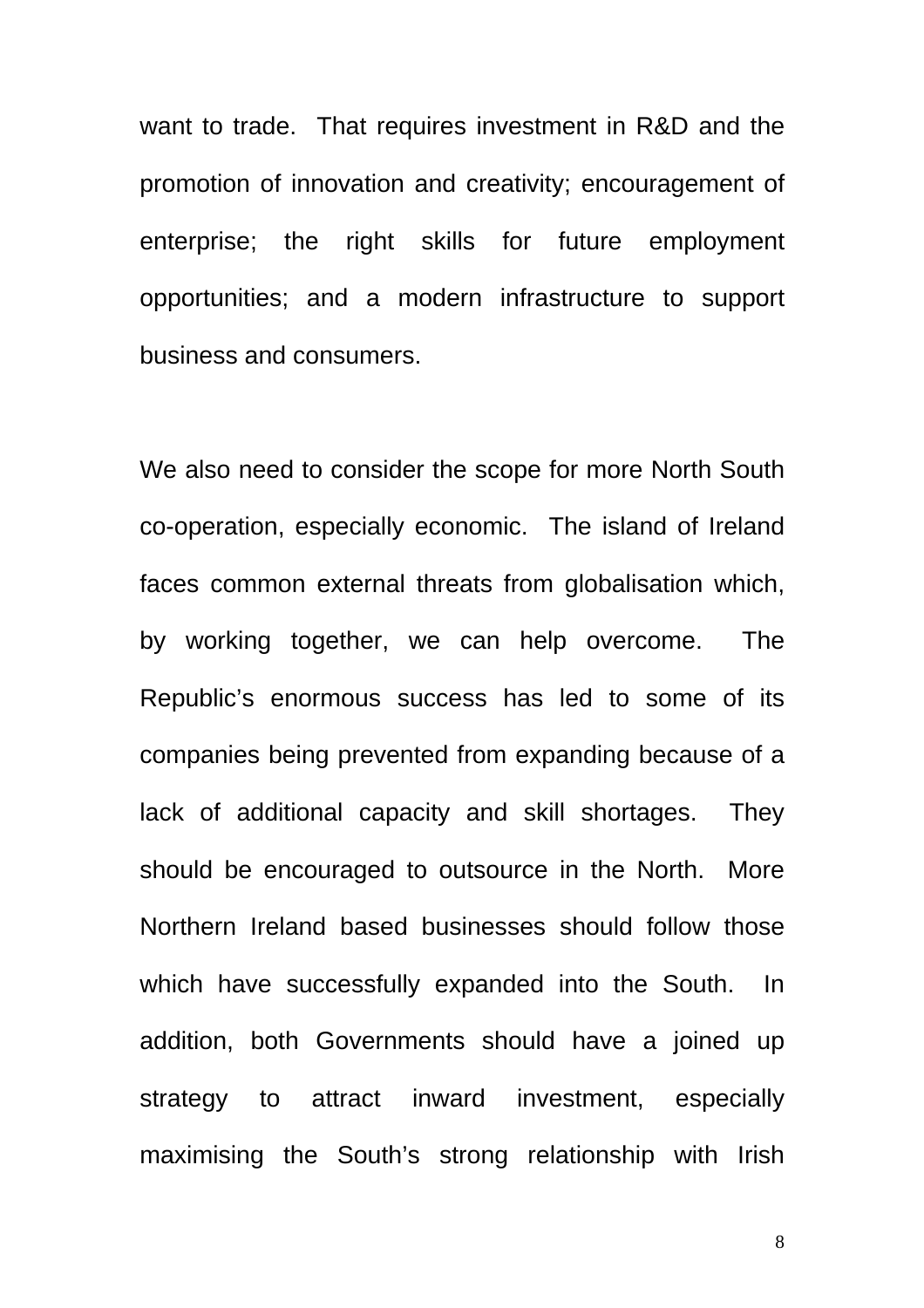American business to showcase opportunities in the North.

We should also work on a joint audit of opportunities for further economic co-operation to mutual advantage both sides of the border, bearing in mind for example the Republic's proposed EUR7.5 million investment in the City of Derry Airport which will benefit Donegal as much as the North West of Northern Ireland and which is an integral element of the EUR100bn investment plans for the island's infrastructure over the next ten years. I believe all of this is good, commonsense co-operation on matters of mutual interest across both jurisdictions.

Although employment in Northern Ireland has reached record levels and unemployment is at historically low levels – now, at 4 per cent, below the UK average of 5.0 per cent, economic inactivity amongst adults of working age in Northern Ireland remains worryingly high at 27.4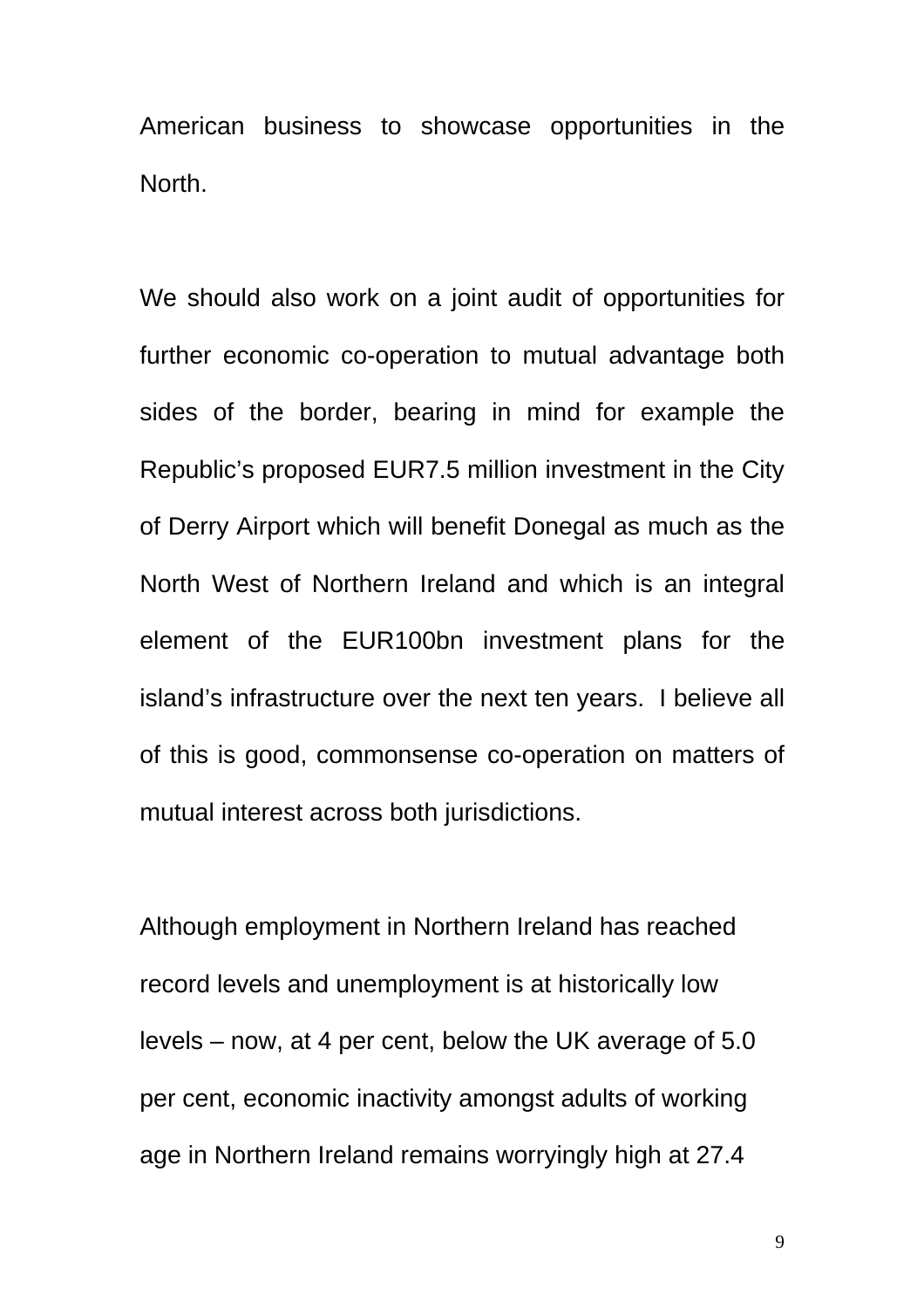per cent, and significantly above the UK average. Of those who are unemployed in Northern Ireland, a much higher proportion are long-term unemployed, 33.8 per cent compared to the UK average of 20.7 per cent.

A shocking 23 per cent of the working population has no qualifications whatsoever, compared with 13 per cent in the UK as whole. And only 15 per cent of the Northern Ireland workforce has a degree or equivalent, compared to 18 per cent in the UK. Therefore, it is vital to invest in opportunities and skills, with greater access to vocational education, training and apprenticeships, to ensure no young person is left behind.

The recently revised curriculum must ensure that children leave primary school with a strong grasp of the literacy, numeracy and ICT skills that all employers need. And the new post-primary arrangements must provide pupils with a minimum entitlement at Key Stage 4 and post-16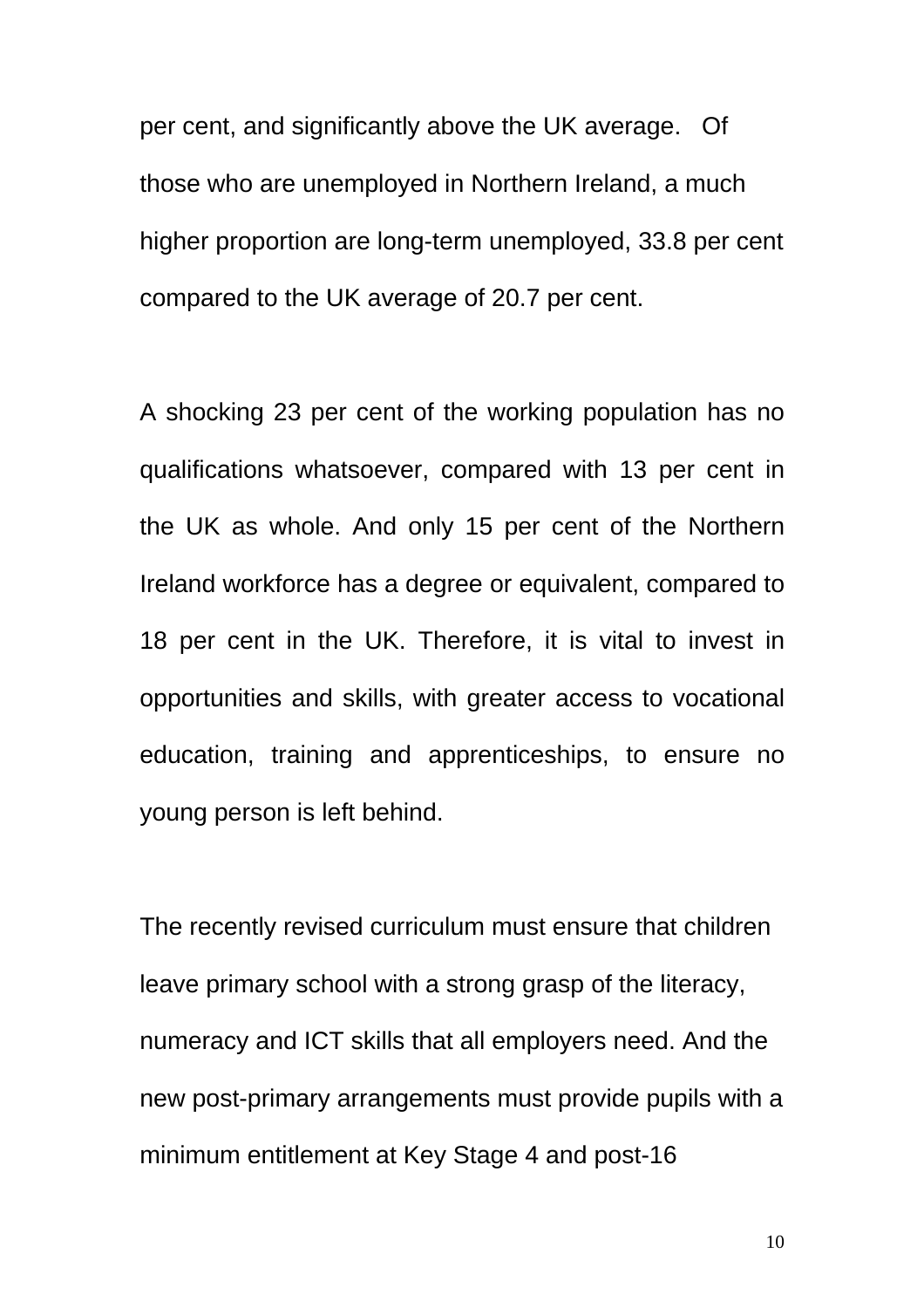regardless of the school and a wider choice of schools – including more emphasis on vocational courses, not least in the new specialist schools. Higher education, which will be benefiting greatly from the new fee income, must focus on subjects that will produce fulfilling employment and a more competitive economy. But university expansion must not be at the expense of the vital further education sector, where there may be an even greater need to expand to fill disturbing gaps in technical skills.

To help tackle these problems I will shortly be announcing details of two new funds.

The **Children and Young People's Fund** will target £61 million over the next two years to extend the role of schools before and after the traditional school day, including additional early years provision.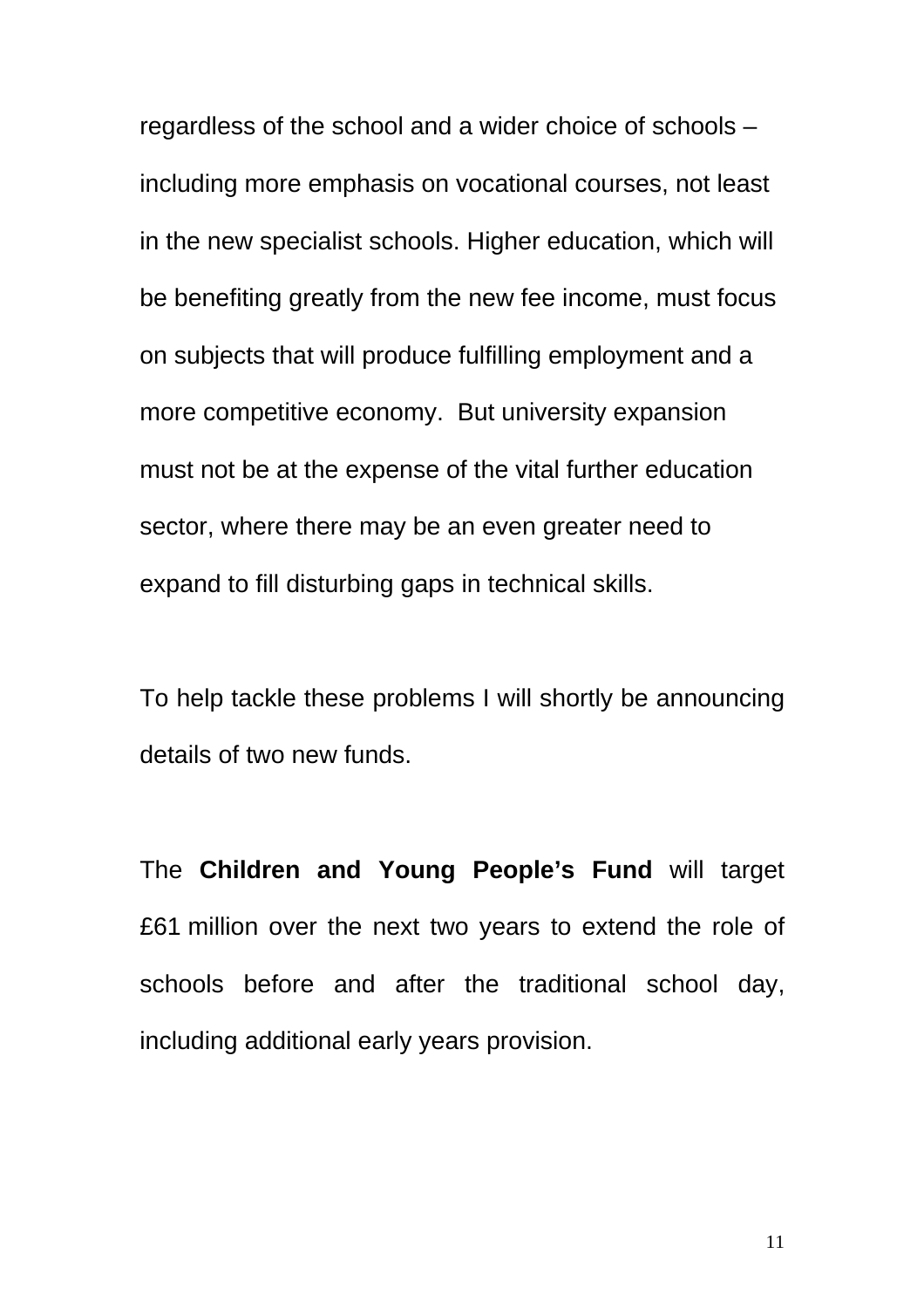# The **Skills and Science funding package** will add

£35 million over the next two years, over and above what we are already spending, specifically to enhance investment in skills and training for employment, and to tackle economic inactivity.

### **2. Reforming our government and public services**

But if Northern Ireland's business environment needs radical reform, then so does government and the wider public sector.

The British left made a mistake in the 1960s and 1970s – and arguably generations before – in supporting a statist version of socialism: Whitehall knows best. Yet the early Fabians themselves were critical of state socialism for upholding a centralised, unequal society. The Fabians believed in decentralisation, democracy and a refusal to accept that collectivism means subjugating individual liberty. That too was the spirit of  $19<sup>th</sup>$  century British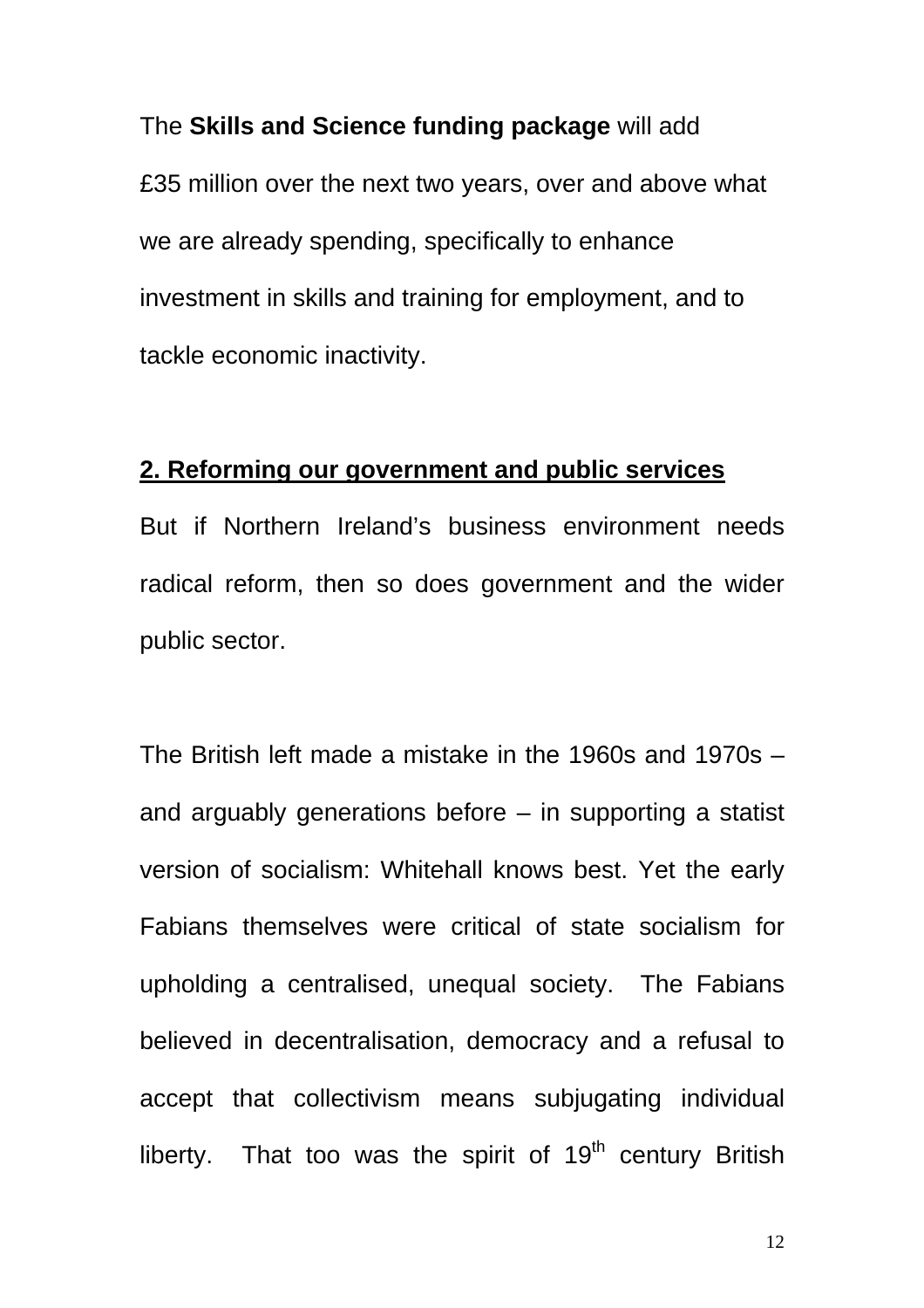socialist pioneers, from the founding trade unionists and Chartists to Robert Owen and William Morris.

Today, whilst respecting a key dividing line with the right – that the left believes in the enormous potential of good government, whereas the right has always favoured small government and sub contracting public services to private provision – we need to foster community, private, voluntary and not for profit sectors to become engaged in delivering government objectives, with communities empowered to take control of their own futures. But this needs a new commitment to devolution – to power being exercised as close to the people as possible.

Politicians elected by people in Northern Ireland need to take key decisions – which is why we must succeed in getting devolution back up and running: and this time for good. In Wales, I was proud to have led the Yes campaign that delivered devolution. Now in Northern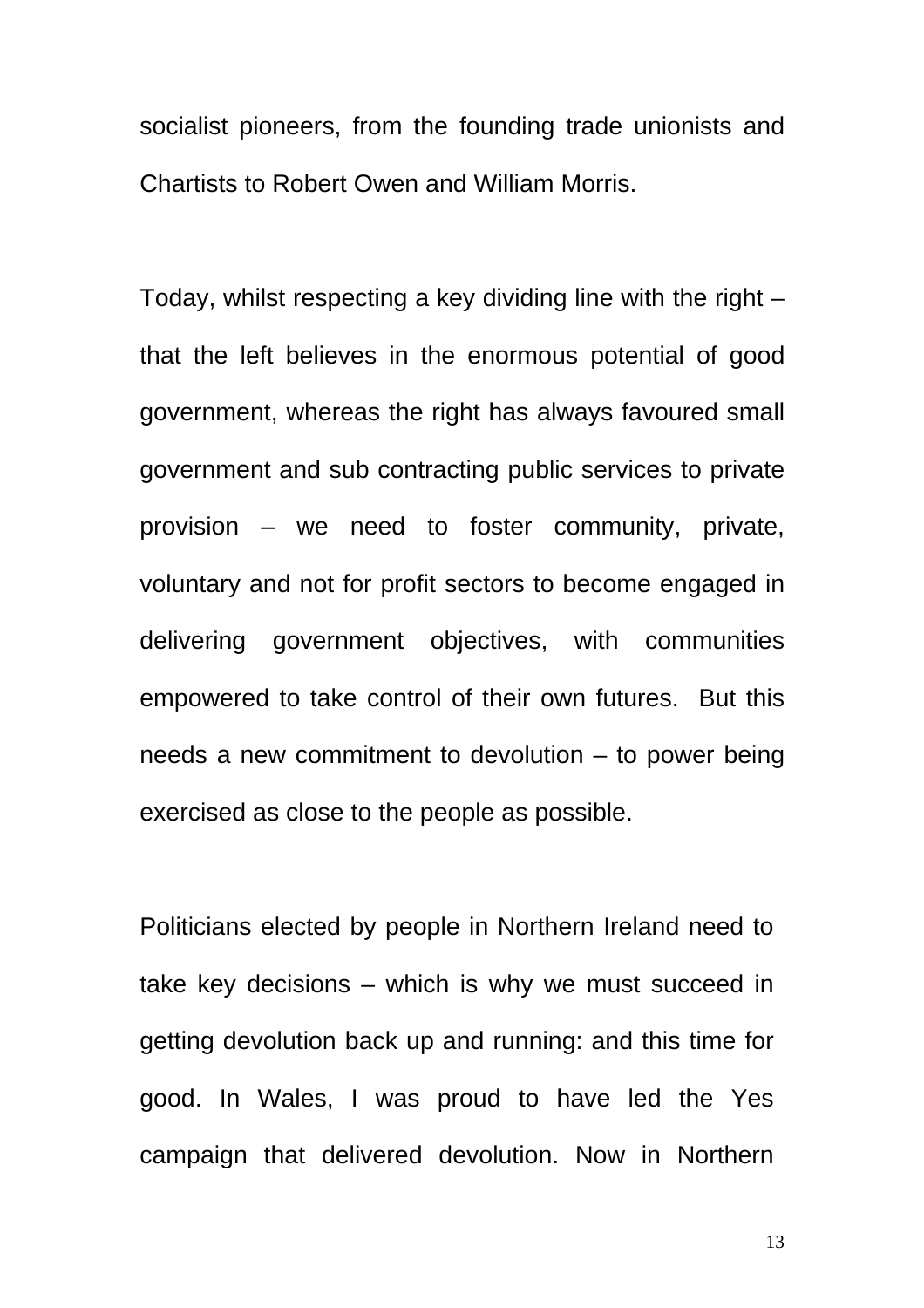Ireland, we must do the same. Because for our Labour Government, empowering our citizens isn't just another policy: it's our very purpose.

We must go even further – and reinvigorate local government. Which means fewer, but much more powerful local councils: down from 26 to  $7 -$  with newly added functions ranging from local roads to planning to local economic development; with councils becoming once again the centres of their communities, co-ordinating local services. And to make that all the more effective, we are ensuring health and policing becomes coterminous with the seven new local authorities.

Northern Ireland is hugely over administered. Serving a population of just over 1.7 million, we have 26 Councils, 4 Health Boards, 19 Health Trusts, 5 Education and Library Boards and about 100 other public bodies. If 'education, education, education' has been our Government's mantra,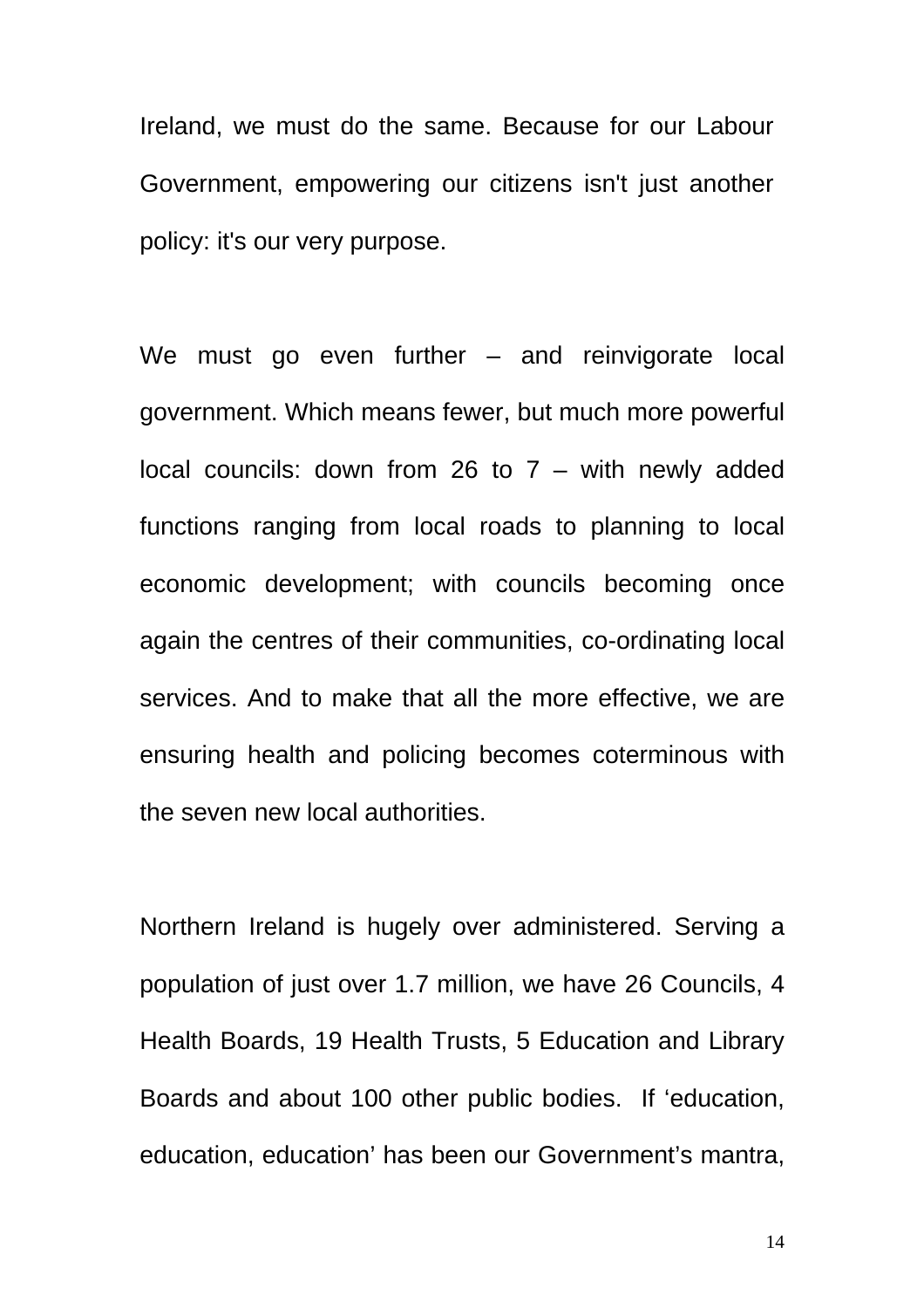then Northern Ireland's has been 'bureaucracy, bureaucracy, bureaucracy'.

Government in Northern Ireland needs to be smaller to be more effective, ensuring that taxpayers money is spent on the front line. Therefore we will be rapidly implementing the radical, cost saving changes in structures for local authorities, health and education that we have announced following the Review of Public Administration. And in March, I will be announcing a reduction in the numbers of Quangos and the transfer of accountability to the new local councils.

The RPA reforms could deliver savings of up to £200 million per annum. This money will stay in Northern Ireland and be reallocated to front-line services, with back room staff switched to front line delivery.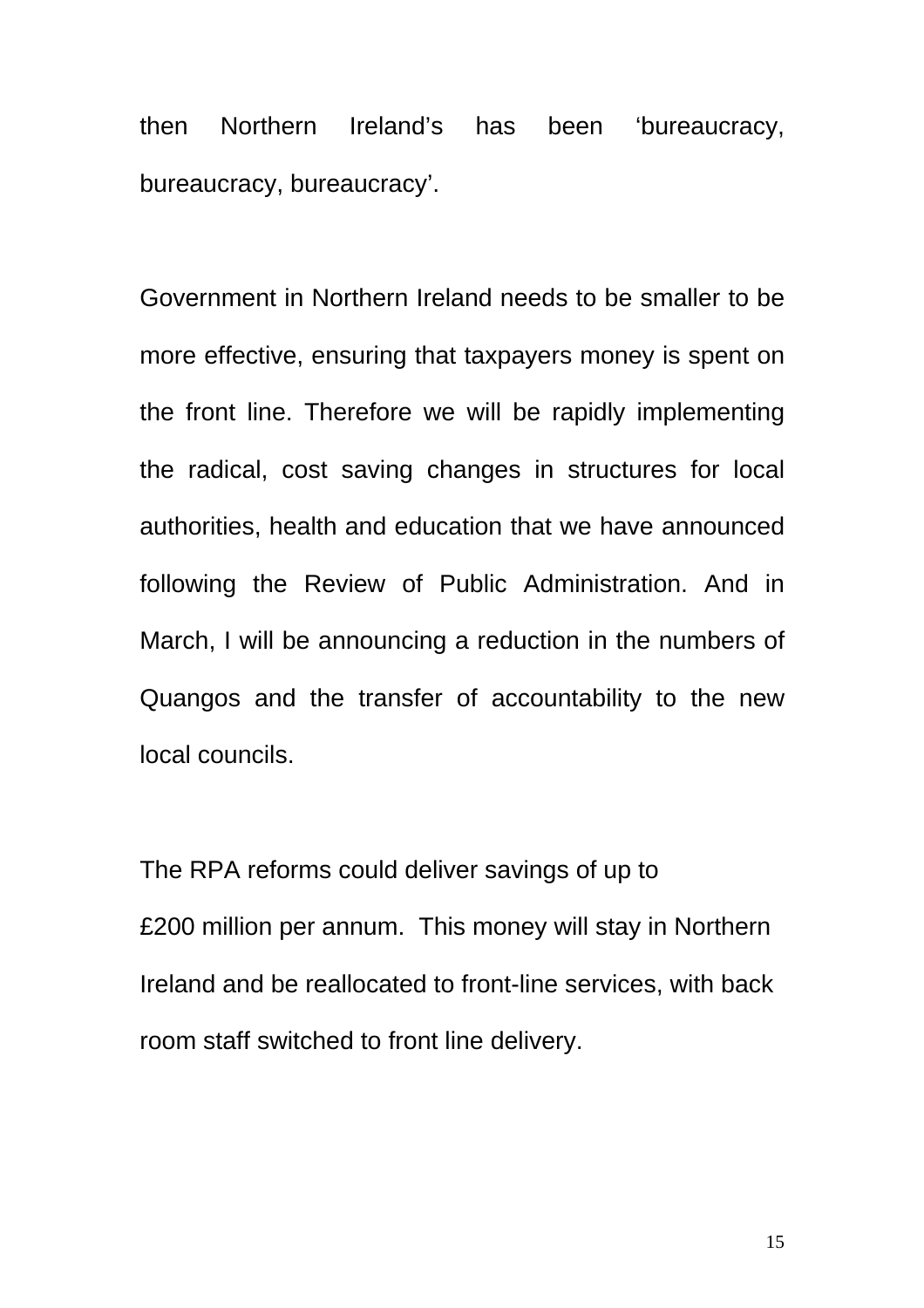It is vital that our public services are responsive to the needs of citizens who pay for them, rather than simply to those who run them. That means giving the public choice over where and when to access services, and giving the private and voluntary sector the opportunity to deliver services free according to need within and alongside the traditional state sector.

People are no longer willing simply to accept what is handed down to them. Not willing to accept the local school, when they know it isn't best for their child. Not willing to work inflexible hours when they need to balance work with family commitments. Not willing to be restricted to the nearest hospital, when they are in pain and told they must wait months if not years for surgery available quicker on the NHS elsewhere. Not willing to stay in a dead-end job, when they want to reskill and move on in life. Not willing to live in a rented house, when they dream of owning their own home.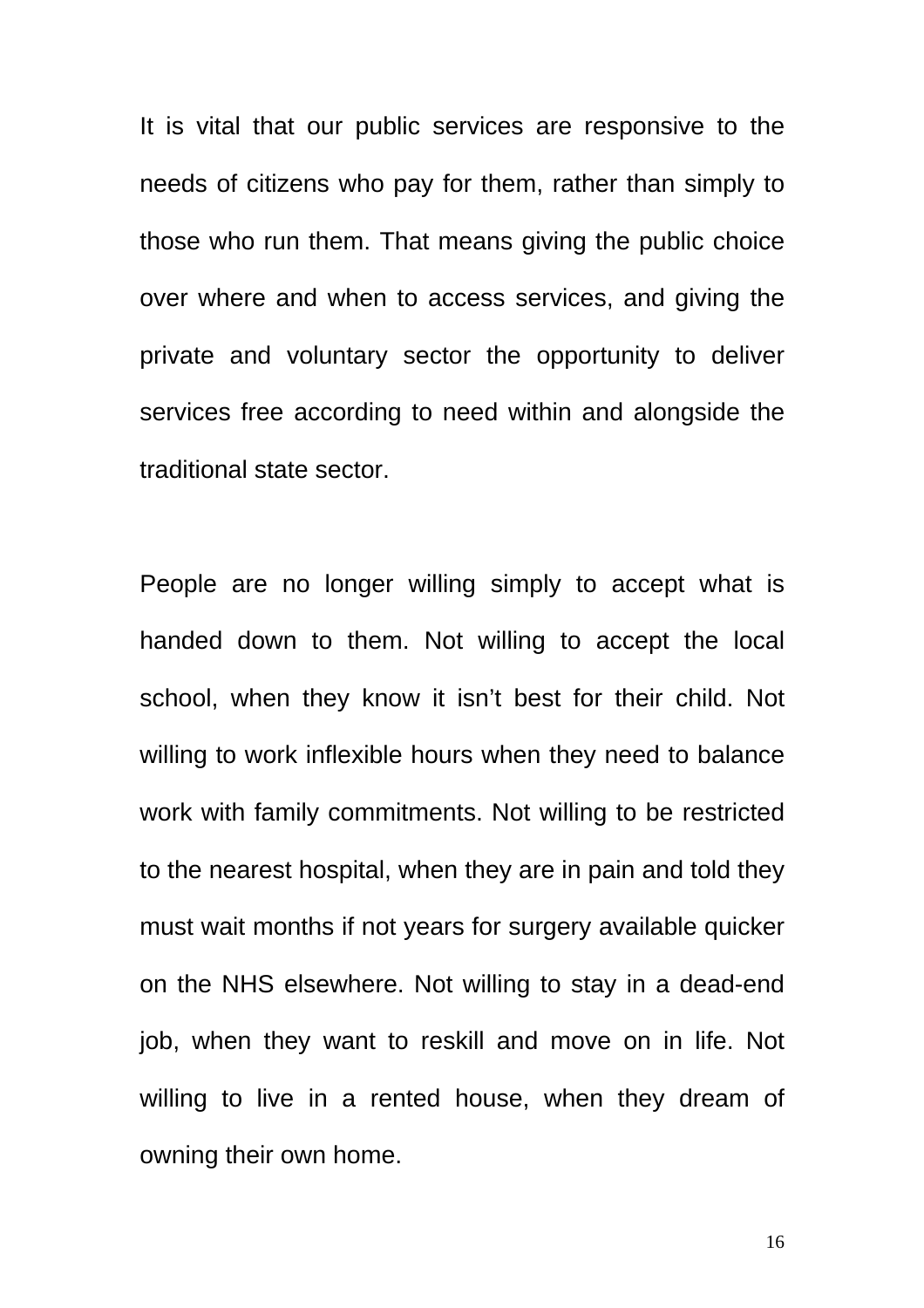We must see through the radical reform of our public services, hand in hand with the historically high increases in investment we have delivered. Reform is vital. By the 2007-08 financial year, we will be spending in excess of £16 billion in regional public services in Northern Ireland. That is 50 per cent greater in real terms than when our Government came to power in May 1997, with health spending up by around 80 per cent and education by more than 60 per cent. Yet public service performance, in some areas, is among the worst in the UK – with, for example, the longest hospital waiting lists – only now starting to come down under our new policy levers.

Our education reforms will see the establishment of a new Education Authority which will bring together all the direct support functions currently undertaken by five Education and Library Boards and a range of other organisations funded by Government.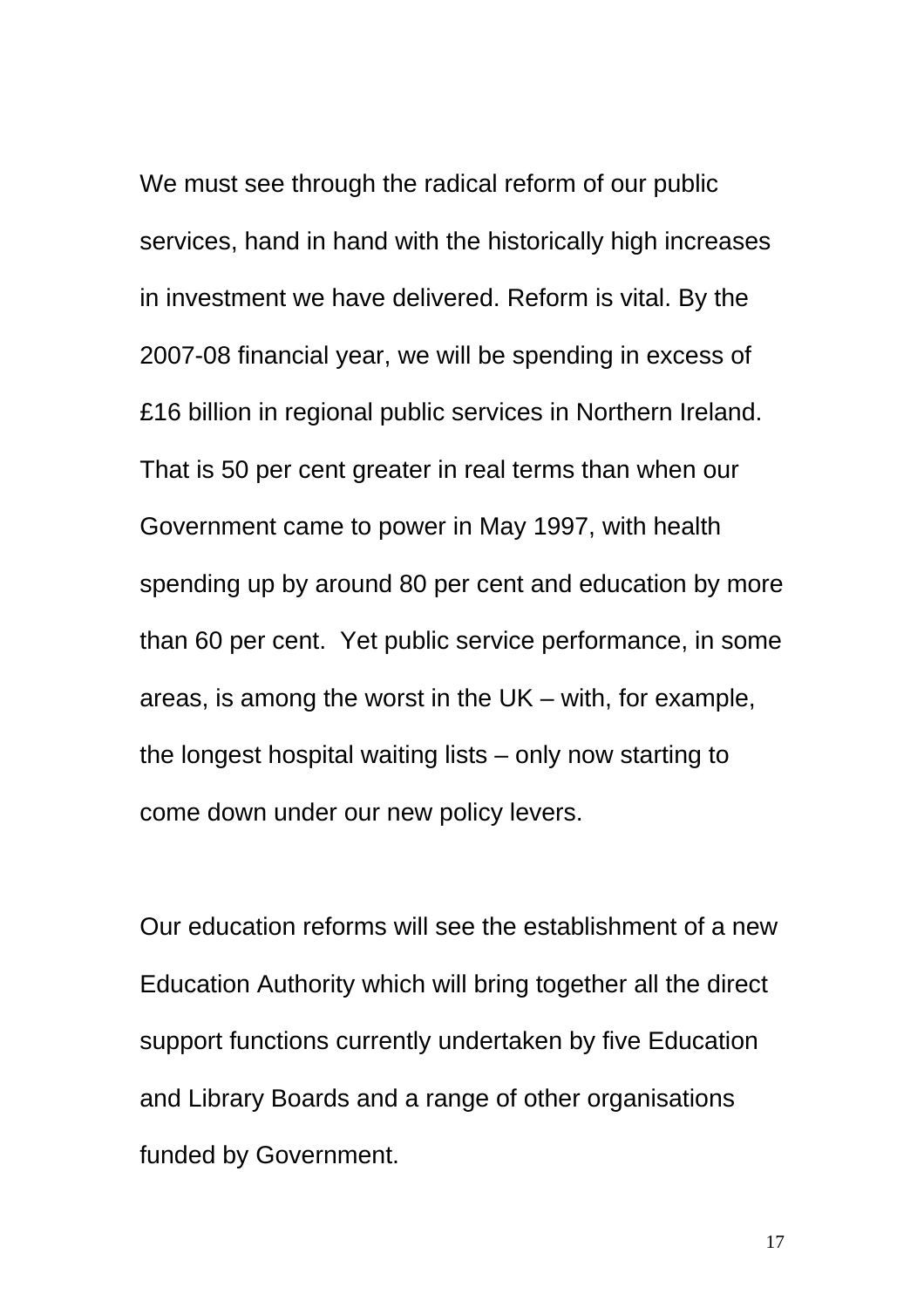It is time to get our education debate away from segregation and statistics and on to skills, to ensure that every one has the skills to match the jobs that our future economy needs. That means an entire reorientation of the education system around the critical age of 14 and the key life decisions young people must make at that age about their future careers.

That is why I am asking the Departments of Education and Employment and Learning to draw up a more effective and broad-based policy on provision for 14-19 year olds and to work with the new Education Authority, when it is in place, on a more robust local planning regime to implement this – and why the new Authority will be given a strategic role across the whole 14-19 provision – whether delivered in schools or FE colleges.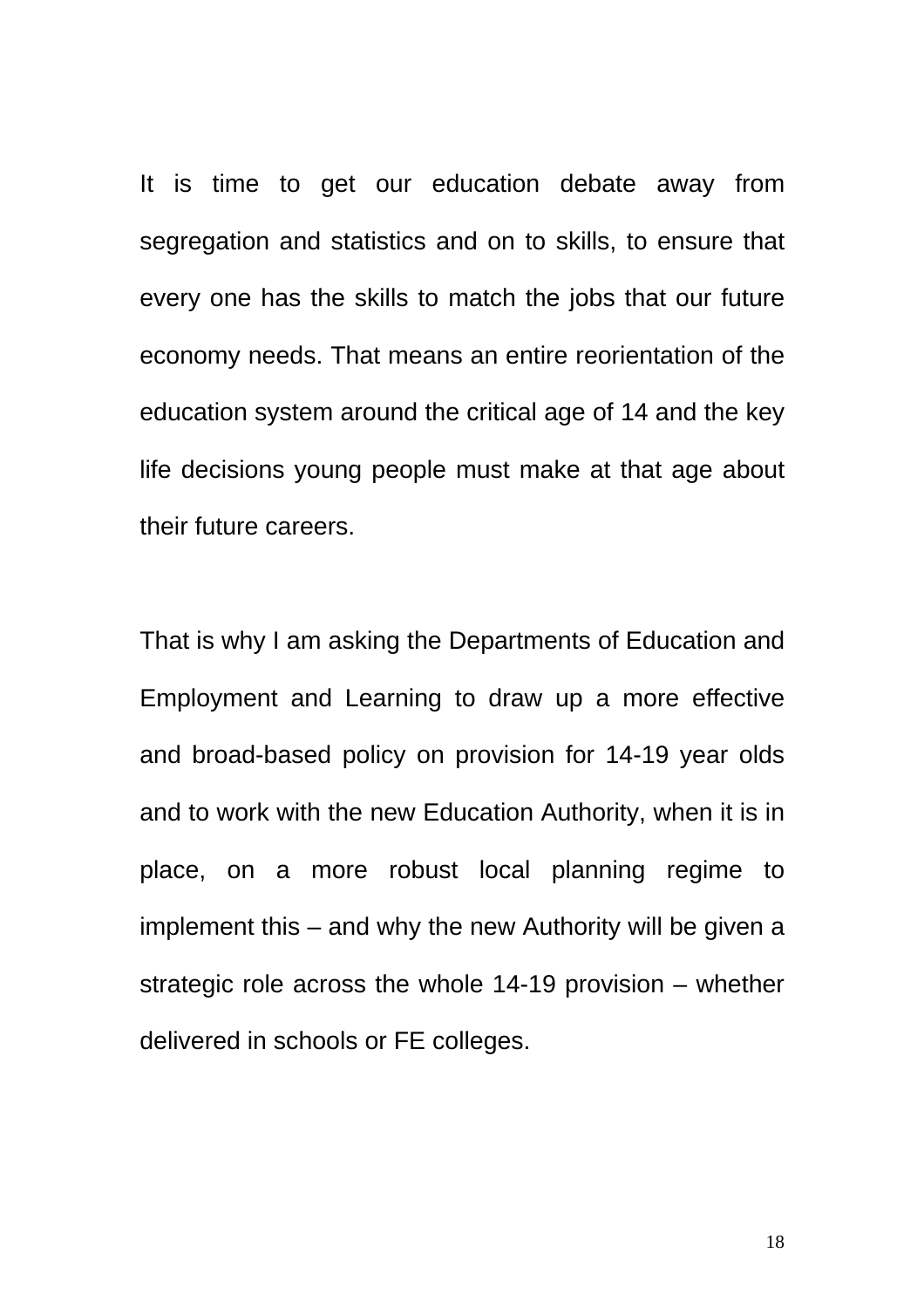Even more radical reform is needed. The segregation of schools into the numerous sectors in Northern Ireland comes at a high price. We need to see whether a new model of schooling, sharing across sectors, could help us achieve higher standards, better facilities, and a better use of resources.

School rolls have been falling for nine years. We currently have nearly 50,000 spare school places, projected to rise to 80,000 by 2015. With pupil numbers falling, we have to become smarter in how we manage our school education system, building co-operation and cohesion across and between school sectors.

The current level of provision is simply not sustainable. I am therefore today announcing my intention to set up a review, independent of government, of the strategic planning of the whole school estate, taking account of wider provision for 14-19 year olds. The review will be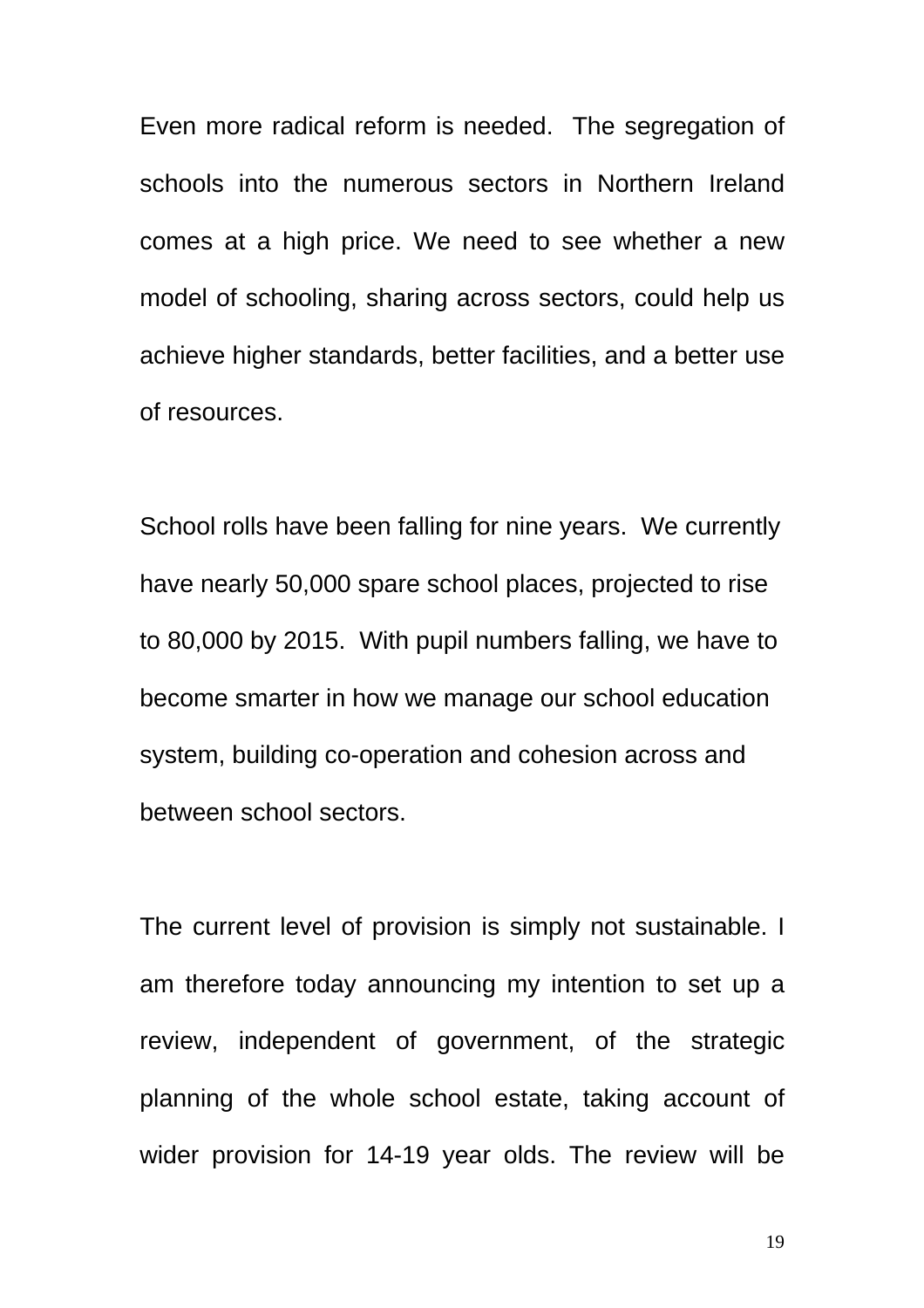similar to the independent Review recently completed by Professor John Appleby of the Kings Fund into our health service and I will shortly announce the terms of reference for the review and who I have asked to carry it out.This will be a root and branch review of education spending to ensure that the government's massive year on year increases are delivering the outcomes we need, and parents expect, on the ground. This is not an attempt to interfere with the ethos of schools, it's about making sure our children are not denied the opportunities they need and deserve, regardless of where they happen to live in Northern Ireland.

On health, we are treating more people than ever and current expenditure is up from around £1.7billion in 1997 to £3.8 billion by 2008, accounting for over 40 per cent of our entire Northern Ireland budget.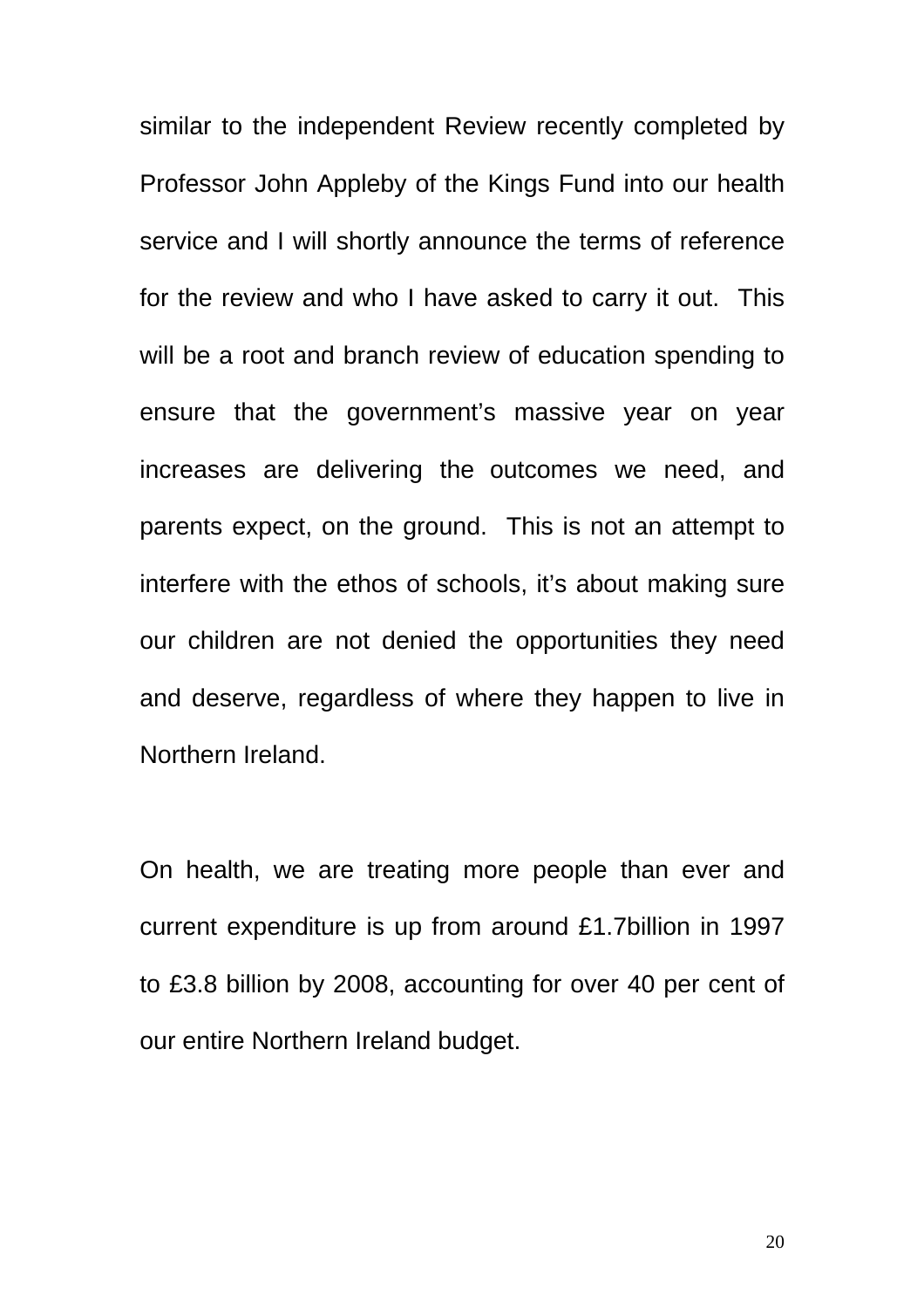Yet, despite the fact that spending per head is 9 per cent higher, the Appleby Review found that our health service is underperforming and inefficient compared to England. He also identified an unacceptable waste of tens of millions from the way we prescribe drugs in Northern Ireland. So, we need to implement Appleby's programme of reform as soon as possible.

Meanwhile I have announced already a streamlined system with a single regional Strategic Health and Social Services Authority which will have a responsibility for ensuring strong, system-wide performance management and the effective allocation of valuable health and social services resources. This new Authority will replace the existing four Health and Social Services Boards, which will be abolished. Hospital and community-based services currently delivered through 18 Health and Personal Social Services Trusts, will be reduced to five.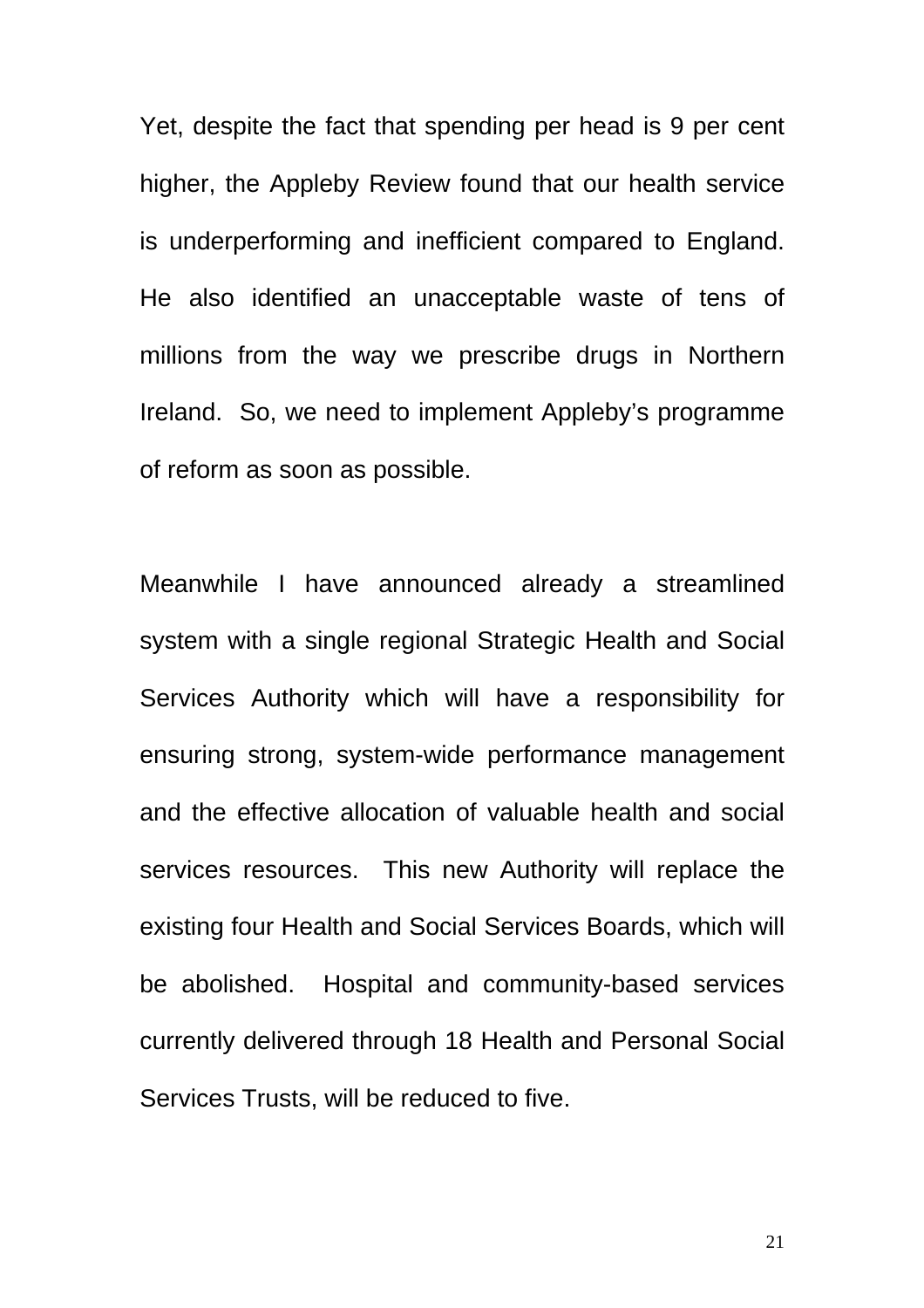To bring decision making closer to communities and also to empower them, there will be seven Local Commissioning Groups, operating as local offices of the Regional Health Authority. These Groups will be coterminous with the new Councils and will participate fully in the Community Planning processes at Council level.

We have already gripped the issue of waiting lists. The numbers waiting longer than 12 months has fallen by an incredible 70% and no-one will be waiting that long by March. And we're speeding up outpatients with a guarantee that within three days of seeing a GP, a clinical decision will be made about the most appropriate next step and a timetable for action.

And our decision to introduce a total ban on smoking in all enclosed public places and work places in April 2007 will make a major positive contribution towards public health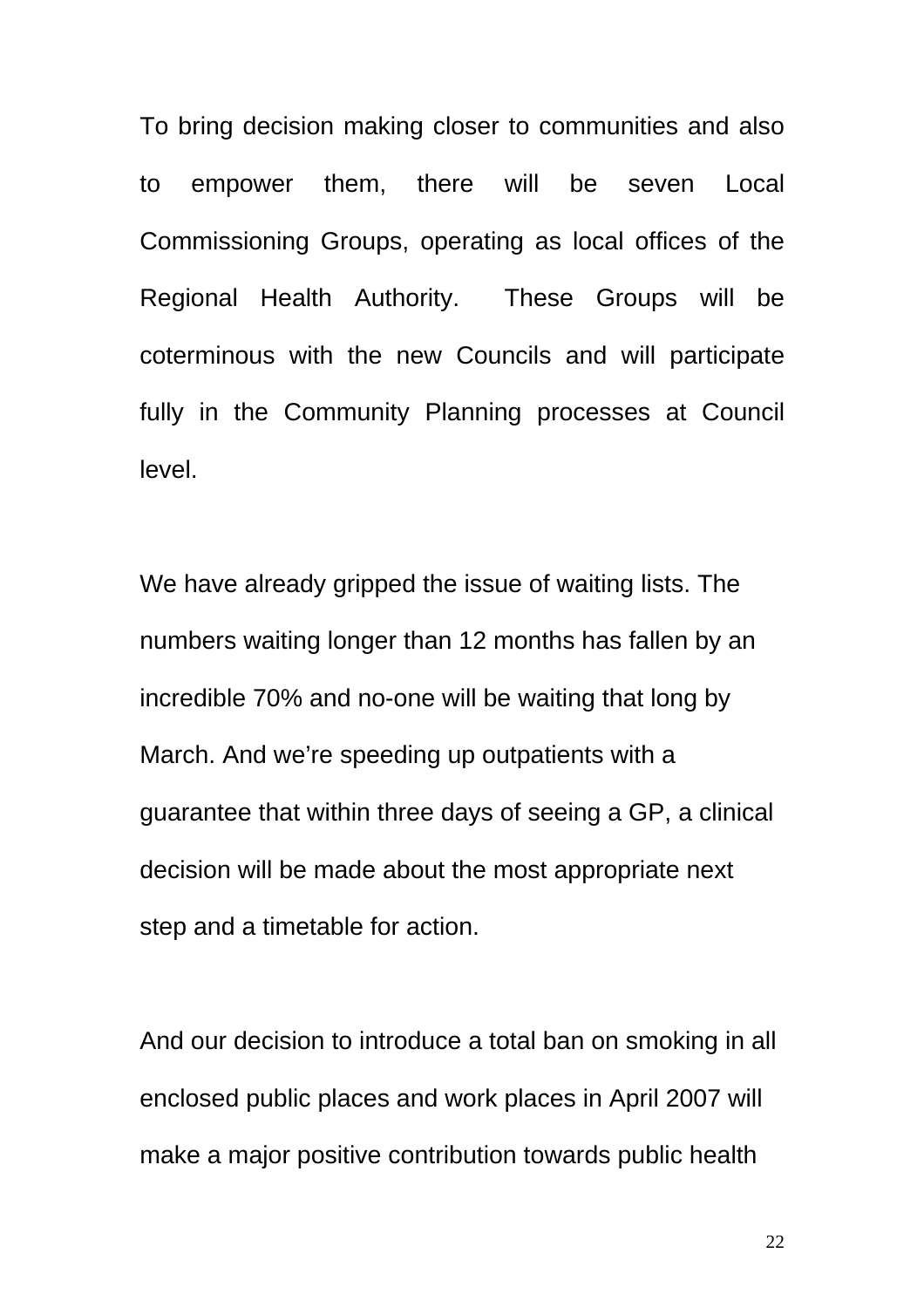Not just in health, but right across the public sector, capital expenditure this year alone is over 40 per cent higher than it was just three years ago. It will reach £1.3 billion next year, for the first time. I recently published the Investment Strategy for Northern Ireland, which has the potential to deliver up to £16 billion of projects over the next decade: new hospitals, new schools, better universities and colleges, a big upgrading of social housing, and new strategic roads.

Northern Ireland's transport deficiencies have a serious impact on economic competitiveness. I will therefore be ensuring that Northern Ireland is fully signed up to the work being done in other parts of the UK on congestion charging and road pricing to help tackle congestion and reduce traffic pollution. I have also asked the Strategic Investment Board to step up their work in attracting private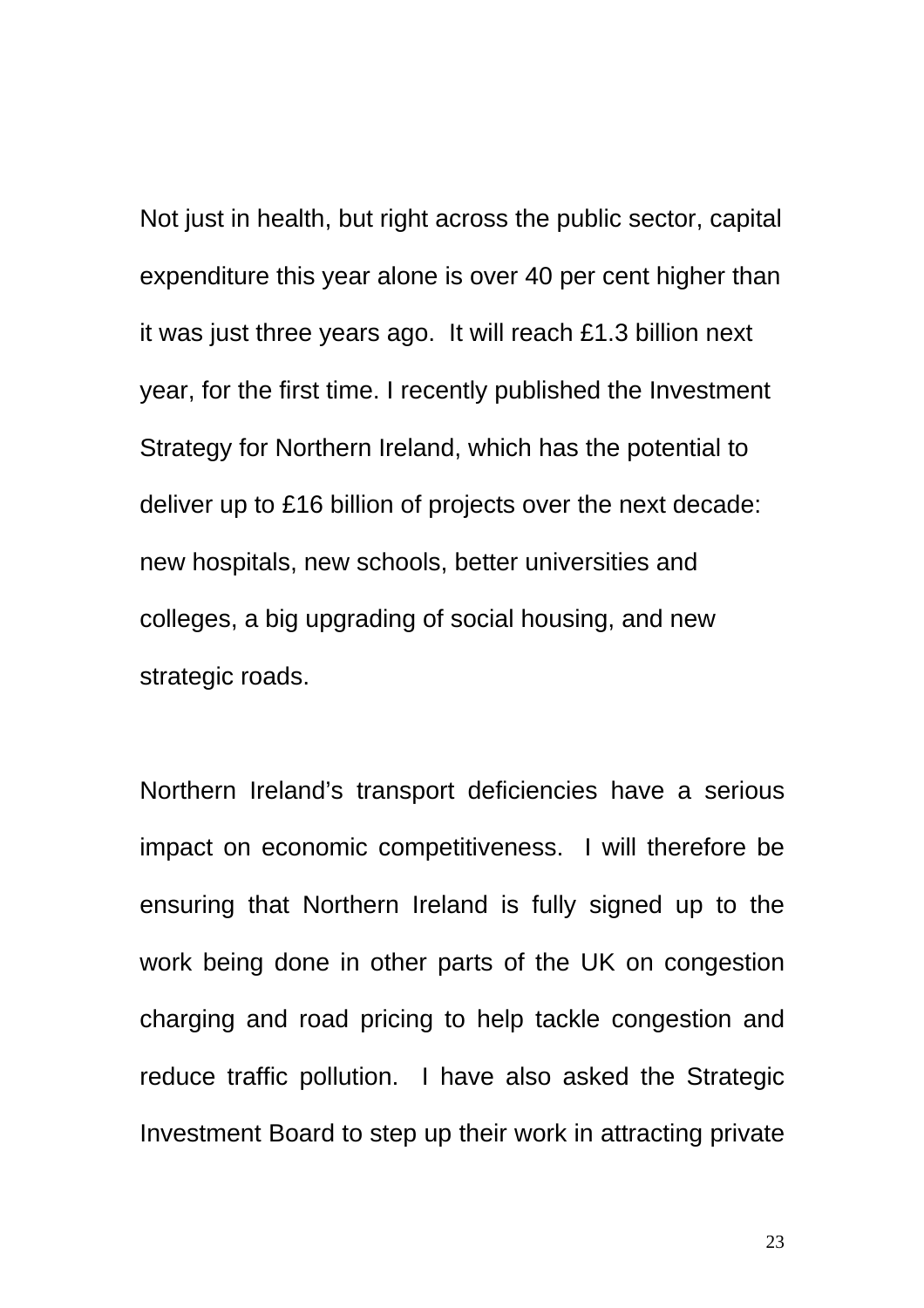sector partnerships to build and manage transportation schemes.

Whether in health, education, housing or roads, all this investment has to be funded. If we want world class public services and infrastructure then we need to be willing to pay for them.

Yet there remains a gulf of some £5 billion between what we spend and what we raise in taxation locally. In Great Britain the average combined property tax and water and sewerage bills is £1,275 while the average rates and water bill in Northern Ireland is less than half that, £546. England, Wales & Scotland should continue to redistribute wealth to Northern Ireland by funding higher spending – but only if more funding is raised locally.

That is why I have taken the necessary decisions to increase the rates by 19 per cent from this April and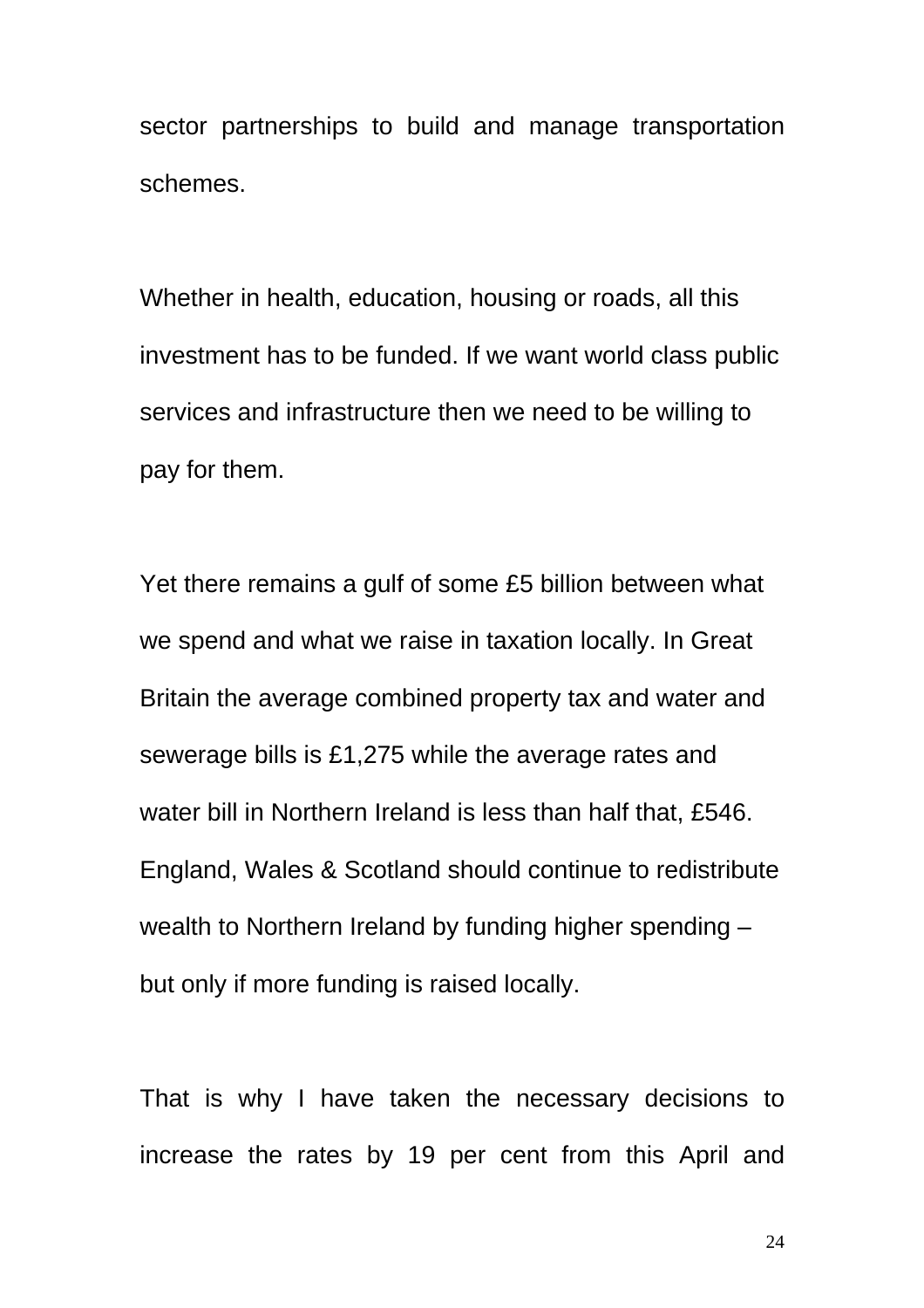introduce water charges next year from April. However, both are being done fairly. In the case of water, with a system of protection for those on low incomes that is unique in the UK, ensuring no-one should need to pay more than 3 per cent of their household income on water, and up to half that if they live in a low value property. The new water charges alone will allow us to free up around £300 million of extra spending every year for other public services.

We are also reforming the whole system of local taxation with a new fairer domestic rating system that will base rate bills on the capital value of homes from April 2007, with the money raised being additional to our share of national taxation and all of it staying in Northern Ireland for investment in local services. The reforms include a new rate relief scheme for those on low incomes.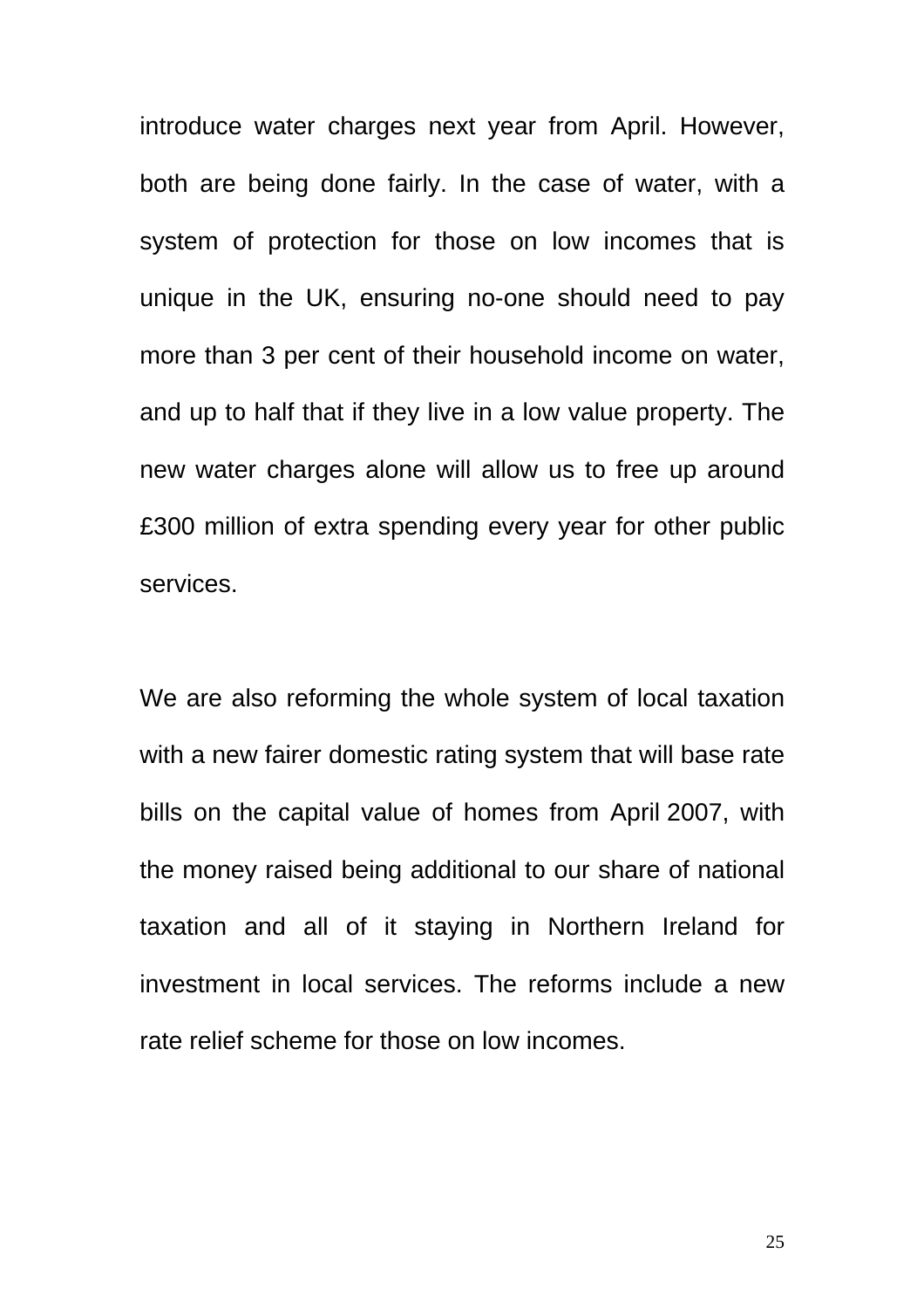But we must also spend the money we raise in taxes much better. We are therefore fully implementing the 2.5 per cent a year efficiency saving across government following the Gershon recommendations – some £589 million a year by next year – and embarking on an ambitious programme of asset sales.

It is also why I have made clear that any additional revenue raised by increases in local taxation, or even the additional revenue we receive by way of Barnett consequentials from the Treasury – all will be used to fund new policies and new services, as I have already demonstrated by allocating the additional resources above previous plans from the 19 per cent rate increase to the three new ring fenced funds covering children and young people, science and skills and renewable energy.

Finally, the 2007 Comprehensive Spending Review will provide the opportunity to match the major reform agenda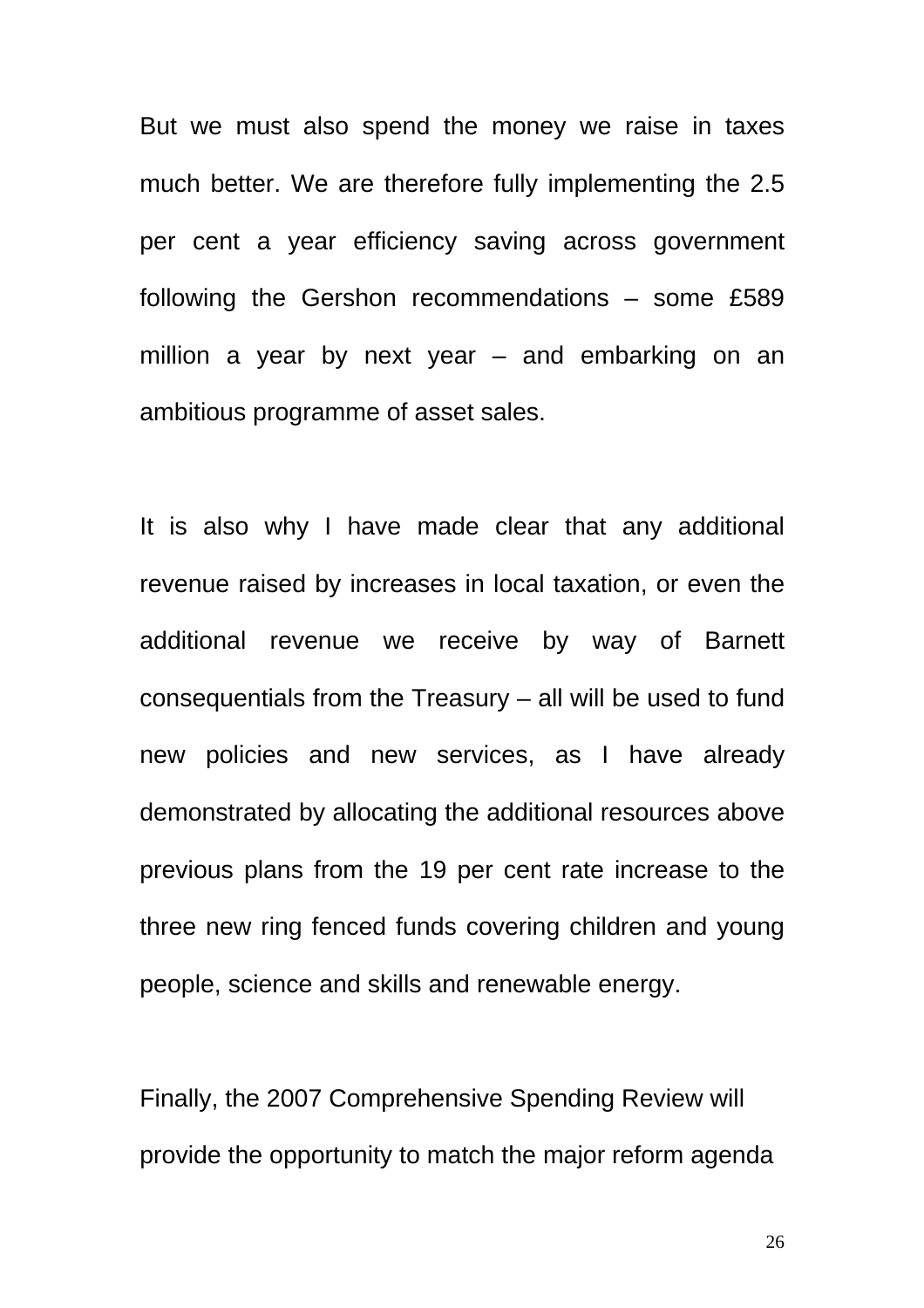instigated in Northern Ireland with equally radical changes in the way that we allocate and spend public money in the region. We must be prepared to abandon established and entrenched spending programmes whose value has diminished with the passage of time. Instead I will want to see public expenditure targeted on those areas that will enable Northern Ireland to take its place as a highly competitive region, with a growing and vibrant economy and where public services are delivered in the most cost effective way to meet the needs of the community.

I am announcing today that we will be carrying out over the coming weeks our own Comprehensive Spending Review covering all the departments of the Northern Ireland devolved government. This will be a 'year zero' review – no existing expenditure should be assumed to continue. No specific funding stream or programme exempt. Because if we do not radically reassess our spending priorities and ensure we are making the best use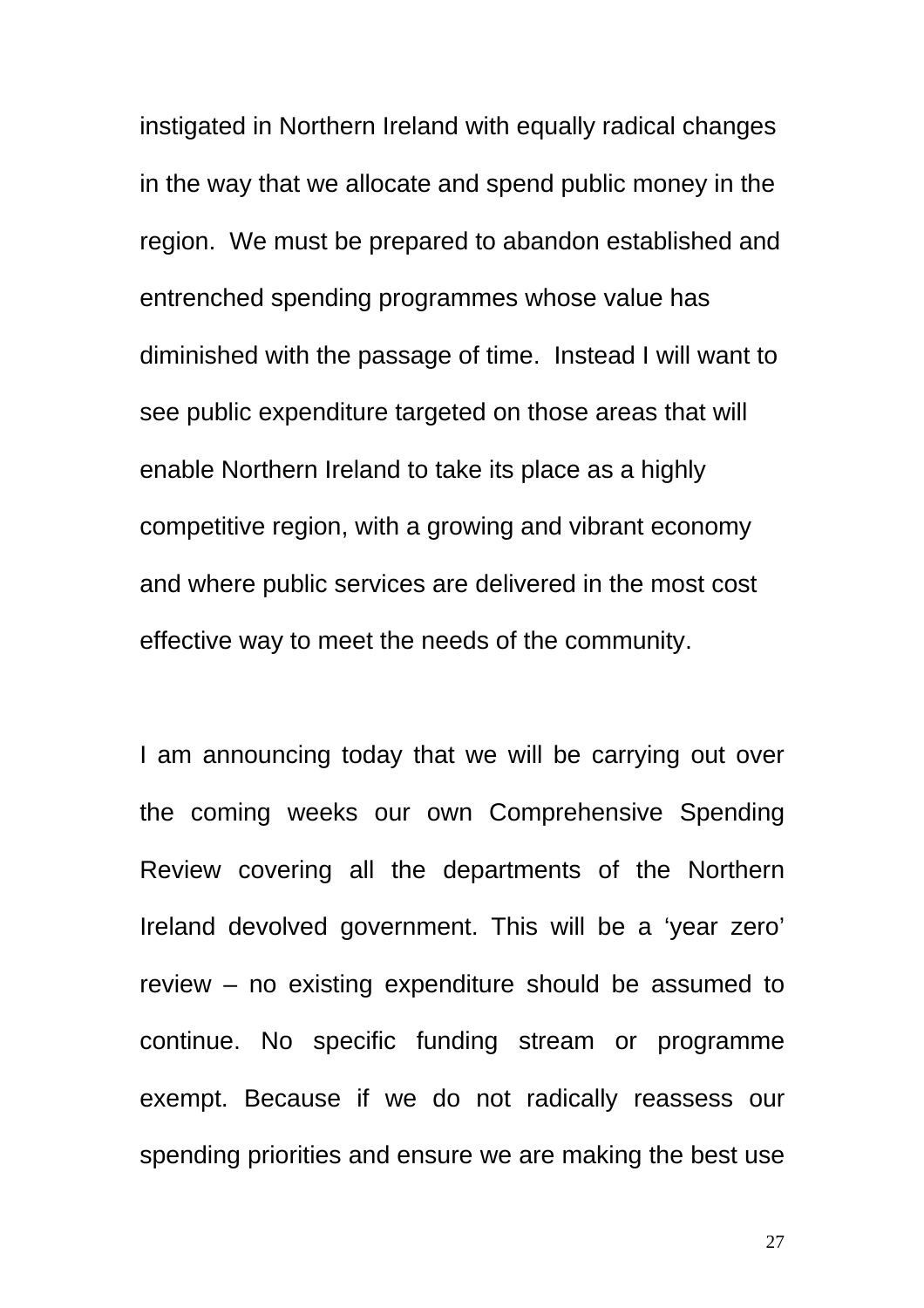of taxpayer's money, then we will lose their trust to spend it on their behalf.

Equally, I want to stress: all this is on the back of rising public spending under our Labour Government with historically unprecedented increases in real terms since 1999. These high increases will continue until 2008. But afterwards – and this is an additional reason for tough decisions now – the rate of increased spending will level off. No economy can sustain the steep real terms rises in public spending which we have delivered forever - except by everyone going bust through high inflation and high interest rates. So, after 2008, we still plan real terms increases in public spending, but at a rate congruent with economic growth – yet another imperative for Northern Ireland's economy to be reformed and the private sector strengthened.

#### **3. A sustainable energy strategy**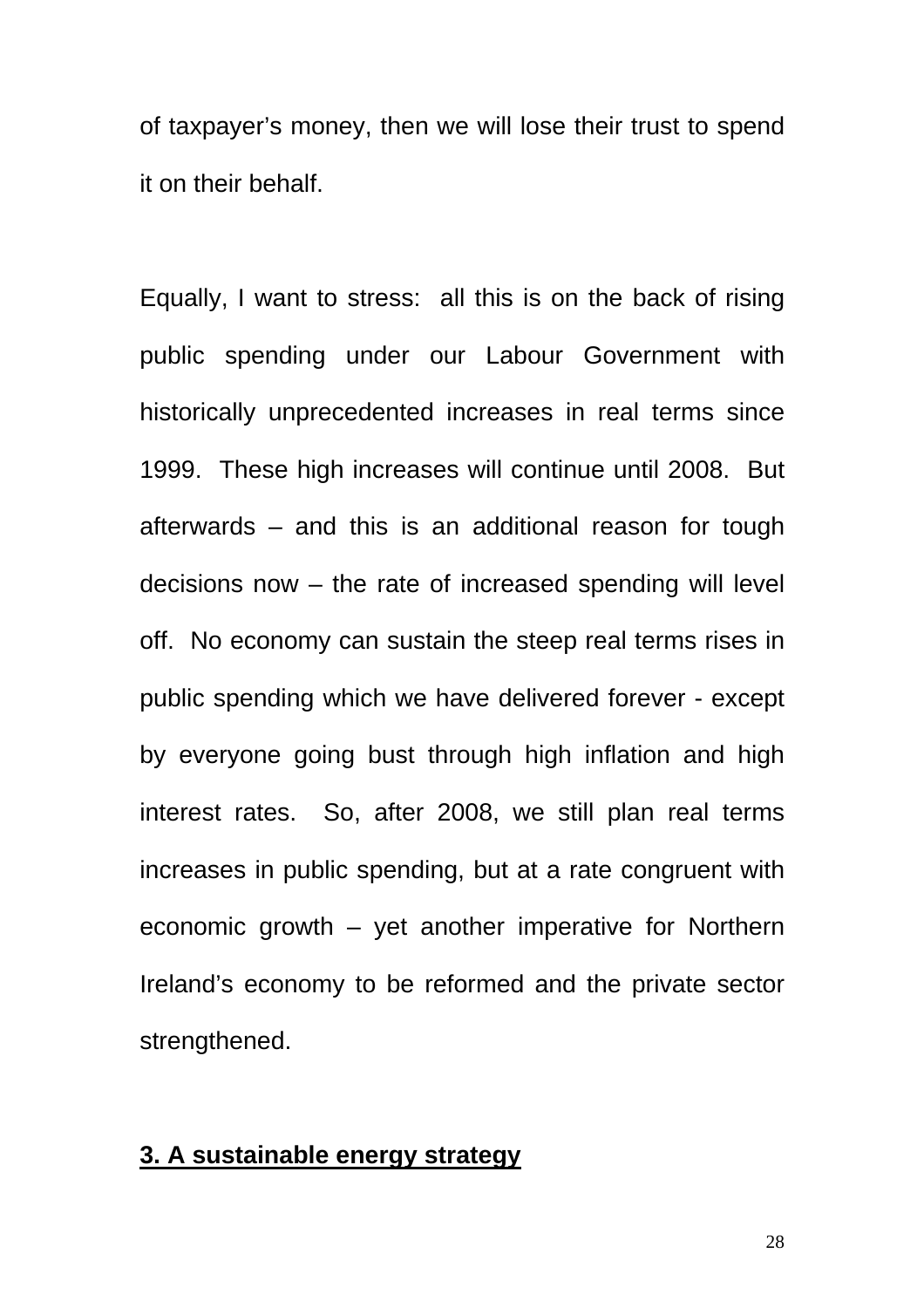The third area where we urgently need to oversee significant reform is the need for an enhanced and accelerated implementation of our sustainable energy strategy. It was one of only three key areas to which I have diverted large new sums in the Budget for the next two years. And I intend to do so again for the three year Budget from 2008. We are facing two potentially catastrophic scenarios: a threat to our security of energy supply, and, even more dangerous, global warming which has seen the ten warmest years on record since 1990 and threatens the very future of our planet.

Our failure to make the tough decisions at national levels on alternative sources of energy in the past has left us now facing what many see as the inevitability of an increase in nuclear capacity in Great Britain just to keep the lights on. In the future, faced with the vast liabilities and dangerous waste from nuclear, our children and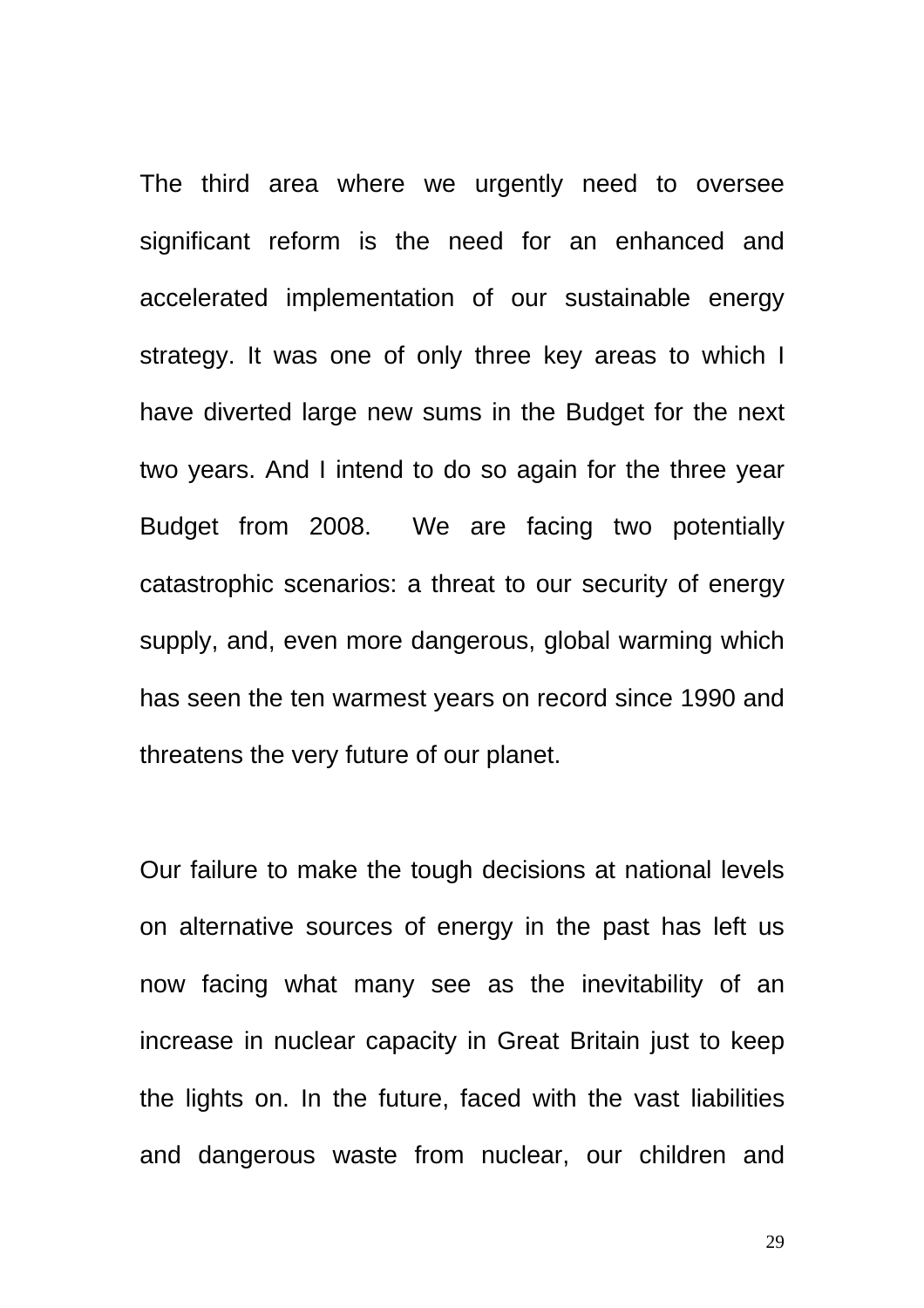grand children will ask how we ever got ourselves into that position.

Today we have an opportunity not to compound our failings by again failing to take the difficult decisions to invest in renewable and clean sources of energy.

I will shortly be announcing how I propose that Northern Ireland leads the way in doing just that – with details of a new £59million **Environment and Renewable Energy funding packag**e in Northern Ireland.

The Fund is also expected to leverage around £300 million of additional private sector investment in renewables which will accelerate the use of solar energy, photovoltaic panels, wave and tidal power, geothermal heat pumps, wind turbines and biomass. I want public sector buildings and social housing to lead the way. Significant support will be available to encourage energy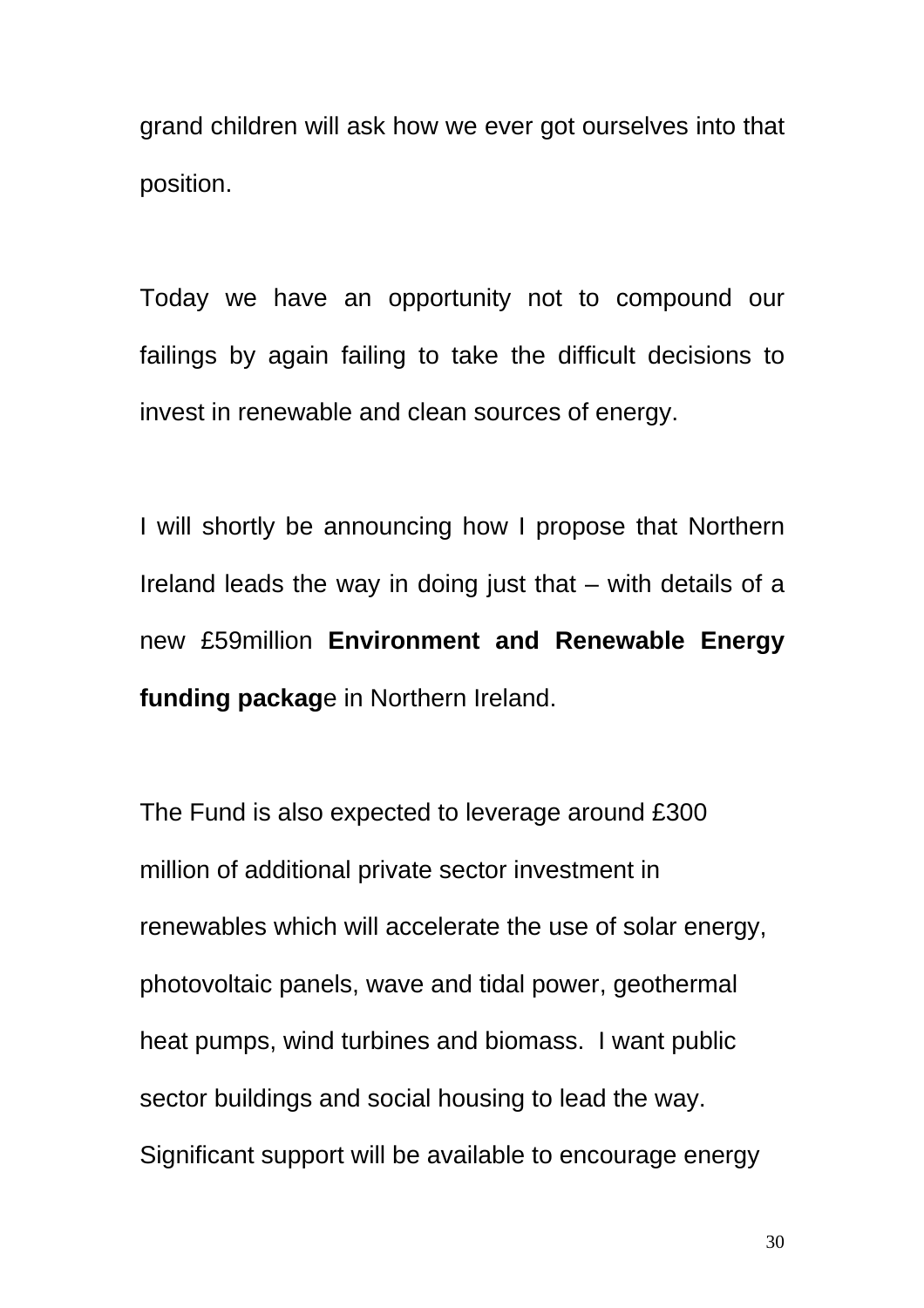from waste. We will also see the world's first development centre for marine current turbines at Strangford Lough become operational. The package will encourage innovation, the development of new skills and create new job opportunities, particularly in rural communities and build on our diversity of energy supply.

## **Conclusion**

So, Northern Ireland is an increasingly modern, thriving part of the United Kingdom. It is a place transformed from only a few short years ago. An economy shattered by years of turmoil, now enjoys one of the lowest unemployment rates in the world. There are more jobs, and there is more prosperity, than ever before. A place which was once avoided at all costs now welcomes more visitors each year who marvel at its beauty and the warmth of its people.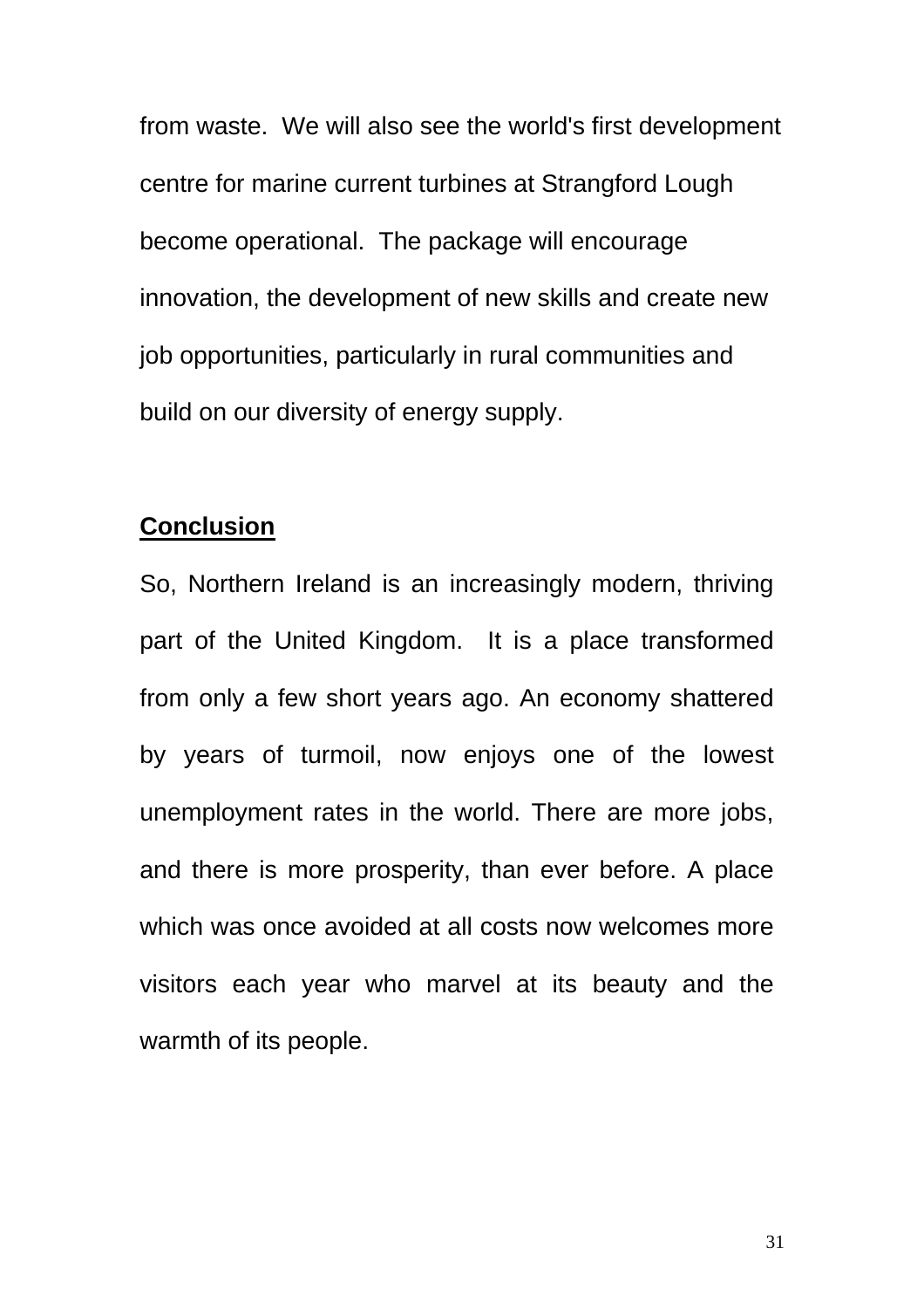Yet, it still has to overcome the legacy of the past while, like other societies across the globe, facing major economic, social and environmental challenges

Of course, as a direct rule Ministerial team, our overarching goal remains: putting Northern Ireland back in the hands of its people – through a democratically elected Assembly with an executive that shares power between the parties.

But until that is secured,  $I -$  and my Ministerial team  $$ will also devote our energies to meeting these global challenges. Our vision is of a Northern Ireland that is a truly world-class place to live and work, where we strive to be the best and no longer settle for second best.

#### Ends